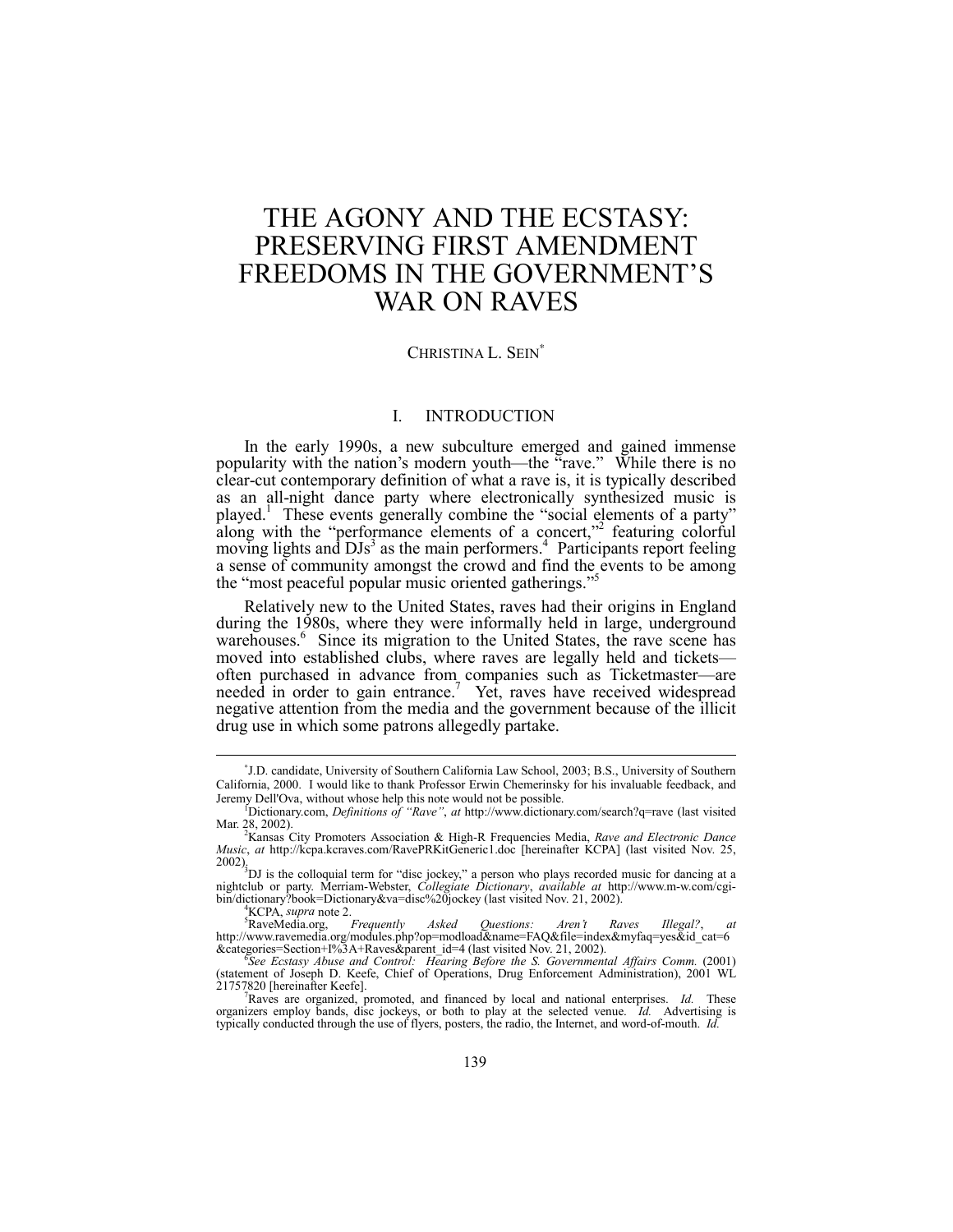Ecstasy, GHB, Ketamine, and LSD are collectively known as the "club" drugs." Of these, Ecstasy has been the highlight of recent media attention and is most commonly associated with the rave scene. Although use of the drug is not at epidemic proportions,<sup>8</sup> there has been a disproportionate increase in use over recent years, according to Alan I. Leshner, director of the National Institute on Drug Abuse.<sup>9</sup> Because Ecstasy is receiving such national attention, raves have become an obvious target of governmental investigation.<sup>10</sup>

In furtherance of its "War on Drugs," the federal government has decided to use the 1980s Federal "Crackhouse Law"<sup>11</sup> to shut down raves in an effort to curb Ecstasy use. In January 2001, three rave promoters of the State Palace Theater in New Orleans were indicted under the statute. Rather than being accused of distributing drugs at their venue or of being involved with drug sales in any way, they were accused of designing raves "with 'pervasive' drug abuse in mind $12$ <sup>-12</sup> - an unprecedented application of the law. The case never went to trial as two of the defendants entered into a plea agreement six months later, which among other things, called for the prohibition of "drug paraphernalia" and other items believed to enhance the high of Ecstasy, such as pacifiers, glow sticks, and dust masks, inside the State Palace Theater.<sup>13</sup> The story, however, does not end there. The plea agreement was soon challenged in a class action lawsuit, and in February 2002, the agreement was declared unconstitutional on First Amendment grounds.<sup>14</sup>

The government's attempt to prosecute these rave promoters signals to many a change in the "War on Drugs" as the focus shifts from those who are actually dealing drugs, to those who organize events where their use may be popular.<sup>15</sup> The Drug Enforcement Administration (DEA) asserts that "raves, by definition, support the use of drugs like Ecstasy," and believes that the availability of "drug paraphernalia" such as pacifiers, glow sticks, and even bottled water at raves is "evidence that promoters condone"

ADVOC., June 14, 2001, at 7B, *available at* 2001 WL 3862415.<br><sup>14</sup>See discussion *infra* Part V.B.<br><sup>15</sup>Michelle Minon, *Prosecutors Eye Raves in Fight Against Drugs at Penn. State U.*, U-WIRE, Feb.

<sup>&</sup>lt;sup>8</sup> As of November 2000, less than one percent of the American population took Ecstasy once a month. John Cloud & Nisid Hajari, *Ecstasy/Happiness is . . . a Pill?*, TIME INT<sup>7</sup>L, Nov. 13, 2000, at 40, 41, *available at* 2000 WL 28889673.

Donna Leinwand & Gary Fields, *Feds Crack Down on Ecstasy Health Fears, Organized Crime Put Drug on Map*, USA TODAY, Apr. 19, 2000, at 1A, *available at* 2000 WL 5775719. Between the years of 1994 and 1999, seventy-one deaths nationwide were attributed to Ecstasy out of a total of 58,595 drug-related deaths. *Ecstasy Abuse and Control: Hearing Before the S. Comm. on Governmental Affairs* (2001) (statement of Donald R. Vereen, Deputy Director, Office of National Drug Control Policy), 2001 WL 21757823 [hereinafter Vereen]. However, of the seventy-one deaths, fortytwo occurred in 1999 alone, which presumably indicates an increase in use. *See id.* <sup>10</sup>*See* Jenny Eliscu, *The War on Raves*, ROLLING STONE, May 24, 2001, *available at*  $^{10}$ *See* Jenny Eliscu, *The War on Raves*, ROL

http://www.mapin.org/drugnews/v01/n817/a11.html.<br><sup>112</sup>1 U.S.C. § 856 (2000). *See* discussion *infra* Part III for a full analysis of the Federal Crackhouse Law.

<sup>&</sup>lt;sup>12</sup>Gwen Filosa, *Rave Promoters Face Narcotics Charges, Indictments Based on 'Crackhouse Law,í* THE TIMES-PICAYUNE, Jan. 13, 2001, at 1, *available at* 2001 WL 9378829. <sup>13</sup>*See* Doug Simpson, *N.O. Business Pleads Guilty in Rave Drug Case*, THE BATON ROUGE

<sup>1, 2001,</sup> *available at* 2001 WL 12494937.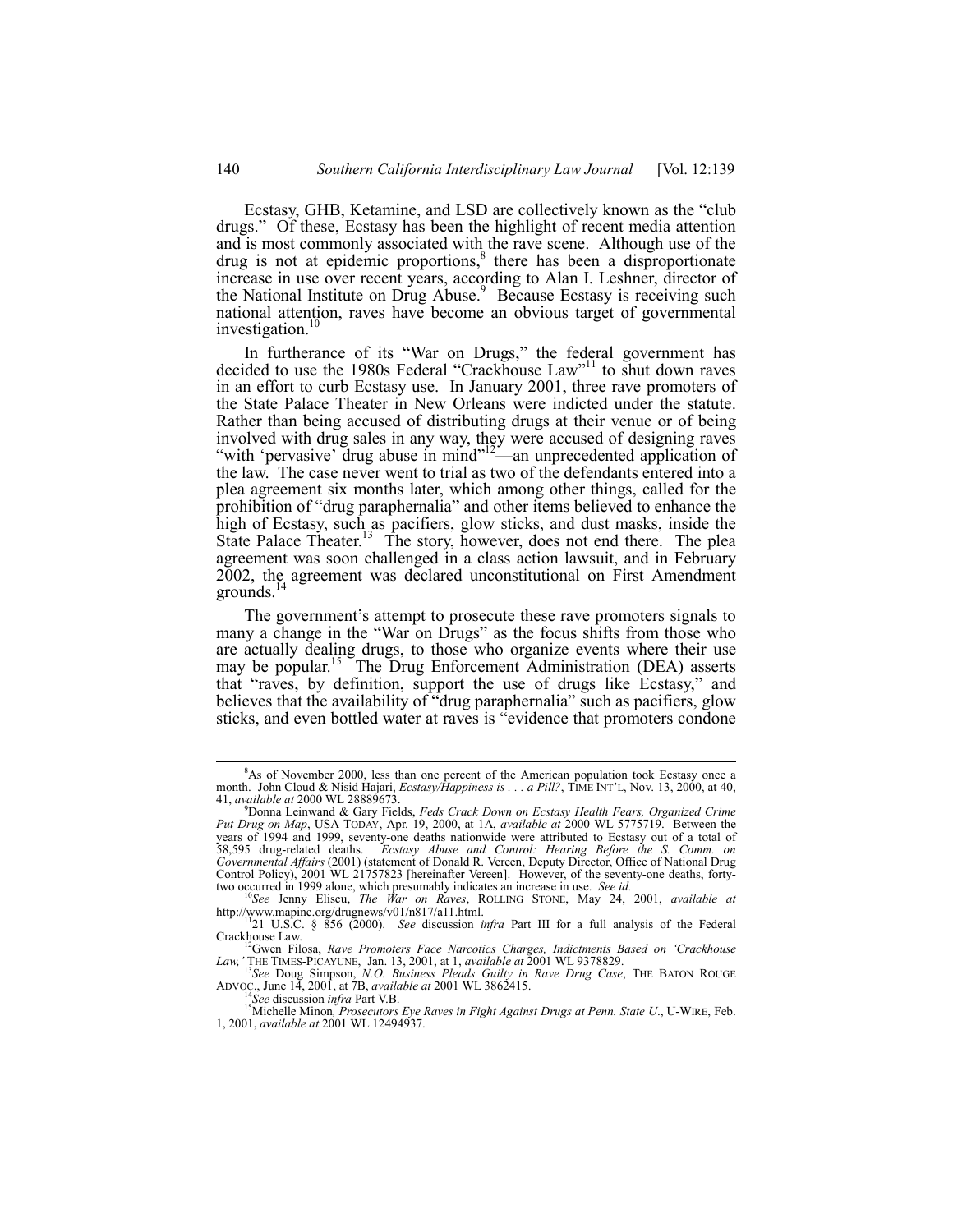$d\mu$  use.<sup> $16$ </sup> In fact, the government has been holding workshops around the country on how to shut down raves, using the New Orleans incident as an example.<sup>17</sup> The American Civil Liberties Union (ACLU) and many others have denounced the government's tactic as all-out censorship of electronic music—a form of expressive speech claimed to be protected by the First Amendment.<sup>18</sup>

The goal of this Note is to demonstrate that the government's use of the Federal Crackhouse Law to shut down raves is a violation of concert promotersí First Amendment rights to free speech. Part II provides background on the origins and physiological effects of Ecstasy and the history of its classification as a controlled substance. Part III explains the initial purpose of the Federal Crackhouse Law and how it has consistently been applied. Part IV summarizes the case against the New Orleans rave promoters, analyzing the constitutional arguments against use of the statute in this manner and considering the implausibility of securing a conviction against the rave promoters under the statute. Part V addresses two things: a subsequent case in which the DEA unsuccessfully tried to apply the Crackhouse Law to another concert provider, and the consequences of the New Orleans case, particularly the legal ramifications of the resultant plea agreement. Finally, the Note concludes in Part VI with a glimpse of what lies ahead for raves.

# II. ECSTASY (MDMA)

#### A. ORIGINS

More commonly known as Ecstasy, 3, 4-<br>Methylenedioxymethamphetamine (MDMA)<sup>19</sup> is a synthetic drug that was first developed in Germany in 1914, and whose patent was issued to the German pharmaceutical company Merck.<sup>20</sup> With the development of MDMA, Merck chemists thought they had found a "promising" intermediary substance that might be used to help develop more advanced therapeutic drugs.<sup>21</sup> Ecstasy, however, quickly faded into the backdrop only to resurface nearly forty years later.

In 1953, during the Cold War, the United States Army "funded a secret University  $_{2}$  of Michigan animal study of eight drugs, including [MDMA].<sup>33</sup> The purpose of the study was to discover the drugs' potential

<sup>&</sup>lt;sup>16</sup>Eliscu, *supra* note 10.<br><sup>17</sup>Press Release, American Civil Liberties Union, Citing Free Speech Rights, LA Court Rejects Governmentís Extremist Tactics in Culture War Against Raves (Feb. 4, 2002), *available at* http://www.aclu.org/DrugPolicy/DrugPolicy.cfm?ID=9700&c=228&Type=s (last visited Nov. 21, 2002) [hereinafter ACLU, Citing Free Speech Rights]. <sup>18</sup>*See generally* Eliscu, *supra* note 10. 19Keefe, *supra* note 6. 20Cloud & Hajari, *supra* note 8, at 42. <sup>21</sup>*Id.* <sup>22</sup>*See id.* <sup>23</sup>*Id.*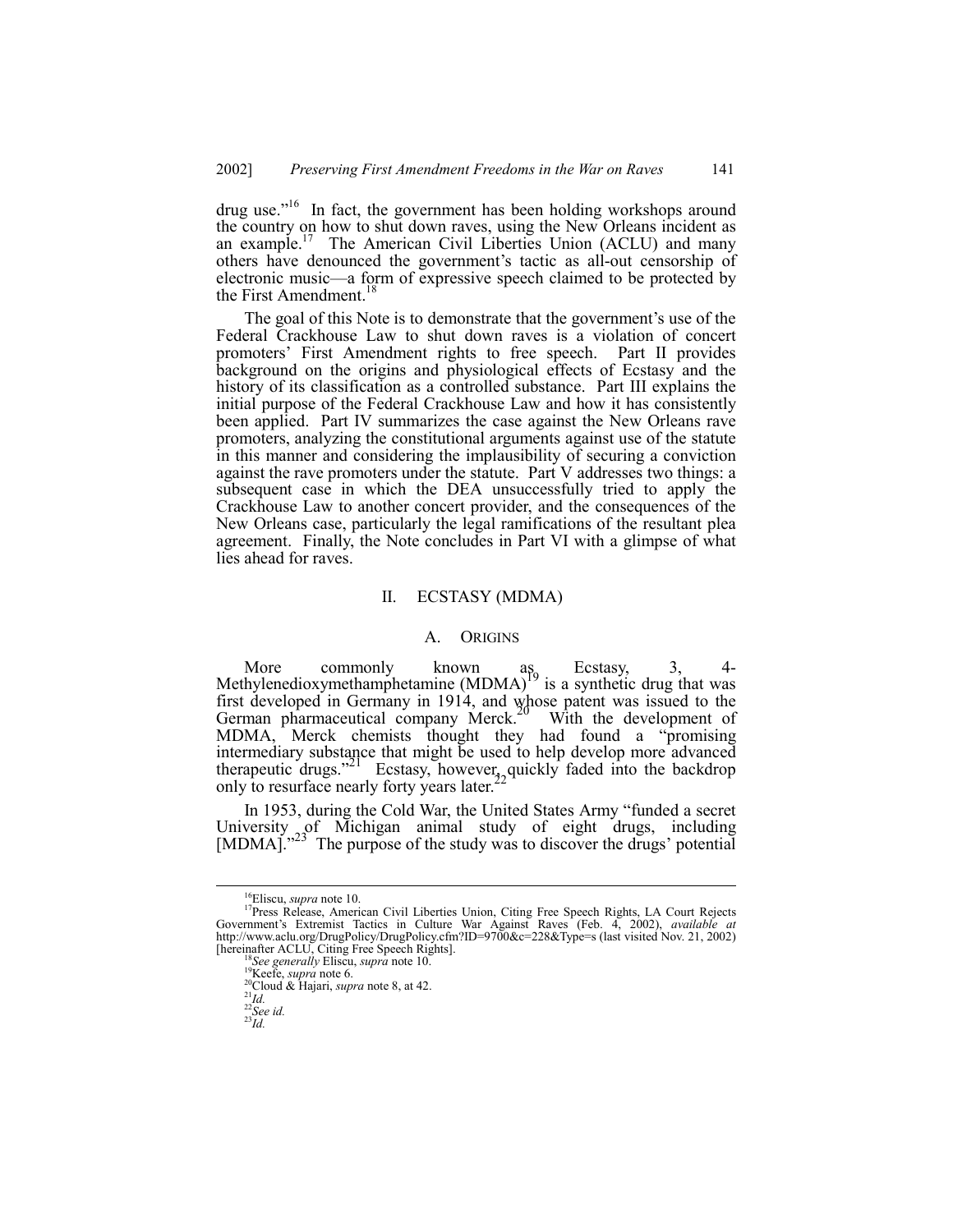for use in chemical warfare.<sup>24</sup> However, the study found that MDMA was not particularly toxic, and that it would take approximately  $\frac{1}{25}$  fourteen] of today's purest pills [of Ecstasy] ingested at once, to kill you.<sup>7</sup>

During the late  $1970s<sub>1</sub><sup>26</sup>$  Ecstasy "came into use among physicians and psychotherapists" for treatment of disorders such as post-traumatic stress  $\frac{d}{dx}$  disorder.<sup>27</sup> The drug was often prescribed for its therapeutic qualities—its ability to increase the "acoustic, visual and tactile sensory perceptions," and to cause a "tension-decreasing, mood-lightening effect."<sup>28</sup> The drug later made its way out of medical offices and into the mainstream public.<sup>2</sup> Dallas clubs, for instance, legally sold the drug in bars and clubs for twenty dollars per pill, plus tax.<sup>30</sup> Interestingly enough, the drug did not become illegal until  $1988$ .

Despite this, Ecstasy had become prevalent in the United States rave and club scenes by the mid-1990s.<sup>32</sup> Accordingly, the market for the drug consisted primarily of club-goers who were usually students and young professionals.<sup>33</sup> Now the typical Ecstasy user falls between the ages of  $12$ and 35, with "most falling into the  $16-25$  age group."<sup>34</sup> Users tend to come from "middle to upper class backgrounds," which may be explained by the high cost of the drug<sup>35</sup> and the belief that it is safer than other drugs because it is ingested in pill form, rather than snorted or injected.<sup>36</sup>

Approximately ninety percent of all Ecstasy pills are manufactured in Northern Europe,<sup>37</sup> with eighty percent produced in the Netherlands alone.<sup>38</sup> The lack of domestic Ecstasy production may be due in part to the inability to secure the "precursor" chemicals necessary for manufacturing the drug. In Europe, these precursors are cheap, widely available, and not heavily regulated by the government.<sup>40</sup> In the United States, however, the most common precursors of Ecstasy are illegal and under heavy regulation, making synthesis of the drug highly expensive.

<sup>&</sup>lt;sup>24</sup>See id.<br><sup>25</sup>*Id.* Ecstasy is sold and ingested in pill form. Abraham Abramovvsky, *Is New York Law Ready* for the *Ecstasy Epidemic?*, 224 N.Y. L.J. 3 (2000).

*for the Ecstasy Happiness Is . . . a Pill?/The Science*, TIME MAG., June 5, 2000, at 62, *available at* 2000 WL 17633626. *available at* 2000 WL 17633626. 27Abramovvsky, *supra* note 25, at 3. 28Lisa Scott, *The Pleasure Principle: A Critical Examination of Federal Scheduling of Controlled*

Substances, 29 Sw. U. L. REV. 447, 466 (2000).<br>
<sup>29</sup>See Abramovvsky, *supra* note 25, at 3.<br>
<sup>31</sup>Cloud & Hajari, *supra* note 8, at 43.<br>
<sup>31</sup>See discussion *infra* part II.C.<br>
<sup>32</sup>Abramovvsky, *supra* note 25, at 3.<br>
<sup>32</sup>

<sup>1</sup>A.<br><sup>35</sup>Abramovvsky, *supra* note 25, at 3.<br><sup>37</sup>Leinwand & Fields, *supra* note 9, at 1A.<br><sup>38</sup>Karen DeYoung, *Alarm on Spreading Ecstasy; Illegal Pills Fly in From Europe, Eluding*<br>*Standard Remedies for Smuggling*, THE WA 19621920.<br><sup>39</sup>Abramovvsky, *supra* note 25, at 3.<br><sup>40</sup>*Id.* 41*Id*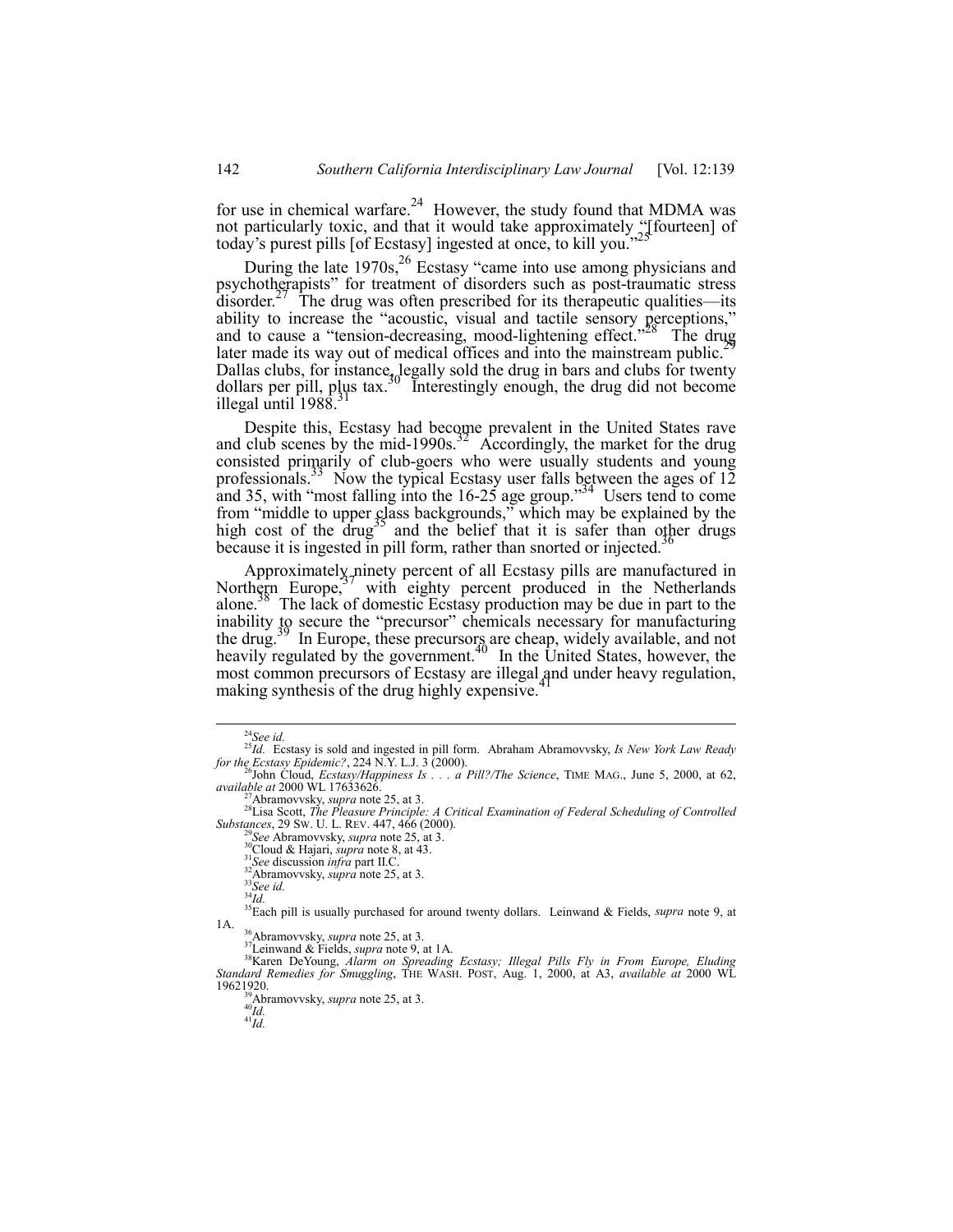Although manufacturing of the drug is virtually non-existent within the United States, the country remains one of the world's primary consumers of Ecstasy<sup>42</sup> and its importation is on the rise.<sup>43</sup> This may be explained in part by the huge profit margins that stand to be made on the sale of the drug. The cost of synthesizing Ecstasy and producing the pill for the European laboratories is between fifty cents and one dollar.<sup>45</sup> Yet, "once the [tablets] reach the United States, a domestic cell distributor will charge from six dollars to eight dollars per tablet,<sup>46</sup> and the retailer later sells those same pills for twenty dollars.

#### B. HOW DOES IT AFFECT THE BODY?

Until recently, there has been little scientific research on the neurological and physiological effects of Ecstasy.<sup>47</sup> Known as the "Love Drug" or "Hug Drug," Ecstasy is said to "promote feelings of love, closeness, and empathy."<sup>48</sup> The drug "triggers a chemical reaction in the brain that lowers inhibitions and engenders feelings of well-being and closeness to others. There are few reports of LSD-like bad trips, and virtually no violence associated with its use. So far, [the drug] is not considered addictive."<sup>49</sup>

Although there have been reports of people ending up in the emergency room after ingesting Ecstasy, the majority of these people almost certainly were not taking pure MDMA, but pills adulterated with other, more harmful substances.<sup>50</sup> For example, dextromethorphan (DXM), a cough suppressant that causes hallucinations if taken in a 130 milligram dosage— "thirteen times the amount found in Robitussin"—is often cut into fake Ecstasy pills. DXM inhibits sweating and can cause heatstroke.<sup>52</sup> DXM inhibits sweating and can cause heatstroke. Paramethoxyamphetamine, a "potent hallucinogenic and hypothermic drug," is another adulterant that is often found in adulterated forms of Ecstasy.

Although Ecstasy may not be imminently lethal, it does affect the body. The immediate physical side effects of Ecstasy use include involuntary teeth clenching, muscle tension, rapid eye movement, and chills or sweating.<sup>54</sup> Of course, these effects vary from individual to individual and

<sup>&</sup>lt;sup>42</sup>More than forty percent of all the Ecstasy pills exported worldwide end up in the United States.<br>Vereen, supra note 9.

<sup>&</sup>lt;sup>43</sup>See DeYoung, *supra* note 38, at A3.<br>
<sup>44</sup>See DeYoung, *supra* note 25, at 3.<br>
<sup>44</sup>Nereen, *supra* note 6.<br>
<sup>47</sup>Nereen, *supra* note 6.<br>
<sup>47</sup>Nee DeYoung, *supra* note 38, at A3.<br>
<sup>47</sup>See DeYoung, *supra* note 38, at A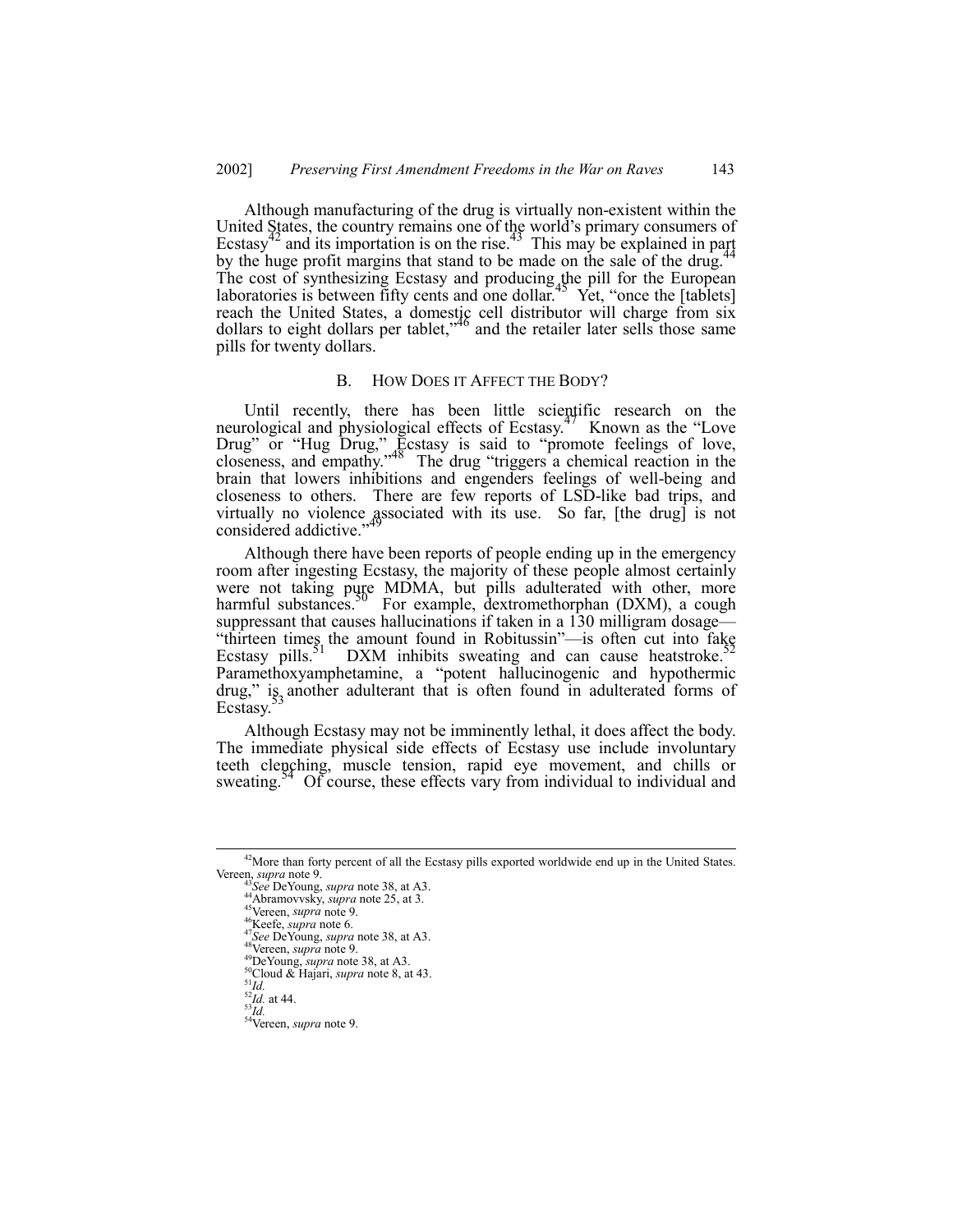depend on dosage and purity of the pill.<sup>55</sup> These effects can last from three to six hours per ingested tablet.<sup>36</sup>

At this point, the scientific community "cannot say with absolute certainty how and to what extent" Ecstasy causes long-term negative side effects on the brain, but there is general agreement that brain damage whether it be permanent or temporary—does occur with heavy and prolonged use.<sup>57</sup> The primary damage believed to be caused by Ecstasy abuse is the drug's effect on the neurotransmitter serotonin.

Serotonin plays a role in the regulation of "mood, sleep, pain, emotion, appetite and other behaviors."<sup>59</sup> Ecstasy decreases the user's ability to remove the neurotransmitter from the intracellular space, thus amplifying its effects within the brain,  $60$  which may account for the increased sense of well-being that is experienced by the user. By releasing large amounts of serotonin, the brain is consequently depleted of this neurotransmitter.<sup>6</sup> Because the brain must take time to rebuild its serotonin levels, researchers are concerned that habitual use of Ecstasy will result in long-term serotonin depletion.<sup>62</sup> Persistent shortages in the neurotransmitter may be responsible for long-term negative behavioral effects such as depression, sleep problems, anxiety, and impairments in visual and verbal memory.

While many believe the drug causes brain damage, the scientific community hopes that the brain may be able to recover from extensive Ecstasy use.<sup>64</sup> New research on methamphetamines shows that "neuronal functions and systems that have been damaged by chronic drug use can recover.<sup>765</sup> Some regard Ecstasy's structural similarity to Some regard Ecstasy's structural similarity to methamphetamine as positive insofar as Ecstasy's effects may be reversible.<sup>66</sup>

# C. FEDERAL SCHEDULING OF ECSTASY AS A CONTROLLED SUBSTANCE

The legislation that regulates law enforcement and control of narcotics is Title II of the Comprehensive Drug Abuse and Prevention Control Act, more commonly known as the Controlled Substances Act ("Act").<sup>67</sup> The Act authorizes the Attorney General to label controlled substances for the

<sup>&</sup>lt;sup>55</sup>Id. Sometimes Ecstasy pills are not pure MDMA, but are mixed with other drugs—for example, speed (methamphetamine)—that can be harmful to the body. *Ecstasy Abuse and Control: Hearing Before the S. Comm. on Governmental Affairs* (2001) (statement of Alan I. Leshner, Director, National

<sup>&</sup>lt;sup>56</sup>Leshner, *supra* note 55.<br><sup>57</sup>See Leshner, *supra* note 55. See generally Richard A. Millstein & Alan I. Leshner, *The Science of Addiction: Research and Public Health Perspectives*, 3 J. HEALTH CARE L. & POL'Y 151, 158–60 (1999).<br>(1999).<br><sup>58</sup>*See* Millstein & Leshner, *supra* note 57, at 159.

<sup>&</sup>lt;sup>58</sup>See Millstein & Leshner, *supra* note 57, at<br><sup>61</sup>Id. at 159.<br><sup>61</sup>Leshner, *supra* note 55.<br><sup>62</sup>Id.<br><sup>63</sup>See id.<br><sup>65</sup>See id.<br><sup>65</sup>See id.<br><sup>65</sup>See id.<br><sup>65</sup>See generally Scott, *supra* note 28, at 451.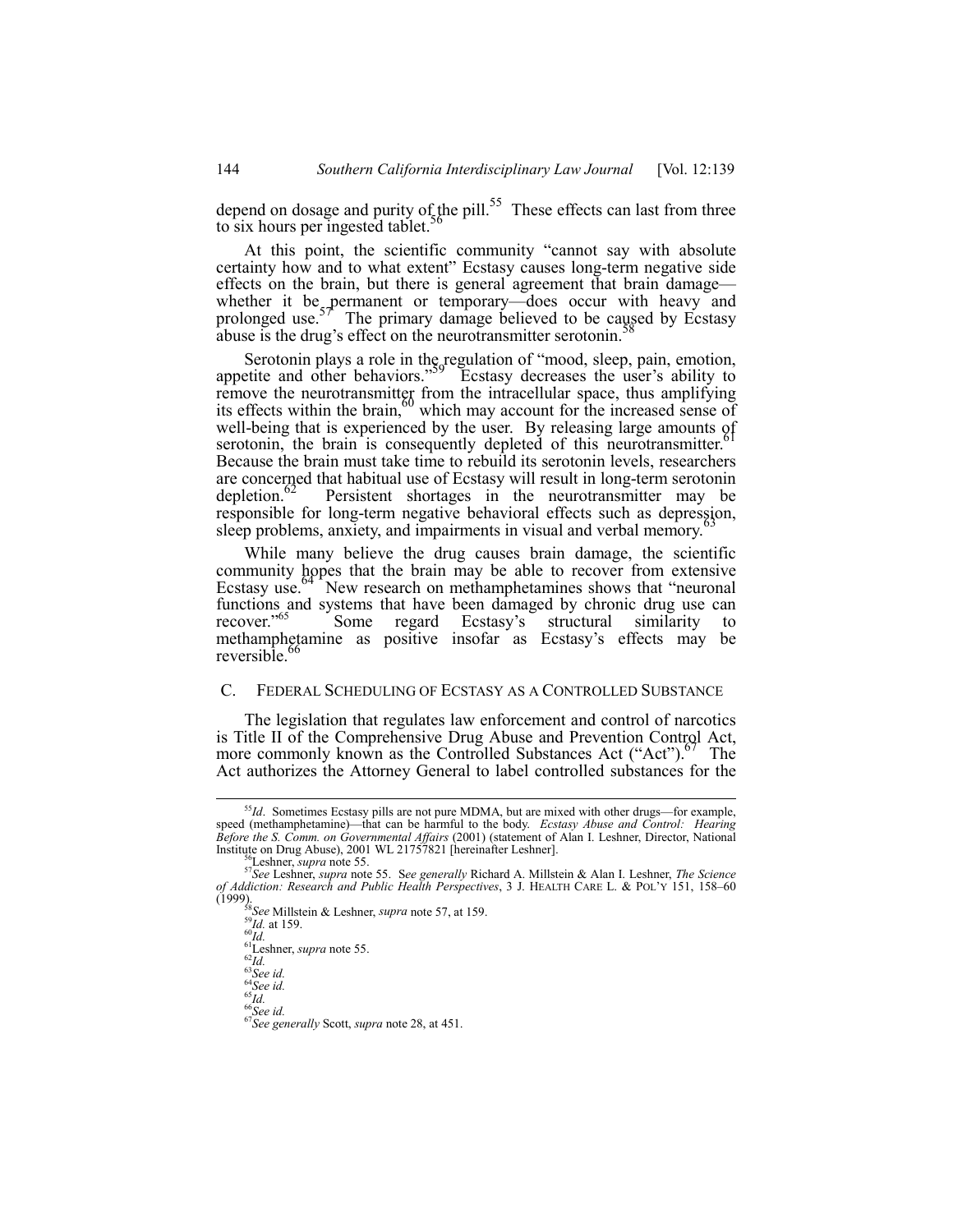purpose of "regulating their use, possession, and sale" under schedule I, II,  $\hat{I}II$ ,  $\hat{I}V$  or V, with the toughest regulation being placed on schedules I and II.<sup>68</sup> Ecstasy is considered a schedule I controlled substance.

Scheduling determinations require factual findings as to a drug's abuse potential and medicinal properties.<sup>70</sup> A substance is classified under schedule I if the three following requirements are met: "(A) [t]he drug or other substance has a high potential for abuse[;]<sup>71</sup> (B) [t]he drug or other substance has no currently accepted medical use in treatment in the United States[; and] (C) [t]here is a lack of accepted safety for use of the drug or other substance under medical supervision.<sup>7</sup>

The Act also requires the Attorney General to consider the following factors before either placing or removing any substance from a schedule:

(1) [i]ts actual or relative potential for abuse[;] (2) [s]cientific evidence of its pharmacological effect, if known[;] (3) [t]he state of current scientific knowledge regarding the drug or other substance[;] (4) [i]ts history and current pattern of abuse[;] (5) the scope, duration, and significance of abuse[;] (6) [w]hat, if any, risk there is to the public health[;] (7) [i]ts psychic or physiological dependence liability[; and] (8) [w]hether the substance is an immediate precursor of a substance already controlled under this subchapter.

Ecstasy was first recommended for schedule I placement in January of 1984 by the DEA Administrator. $44$  In accordance with federal procedures, the proposal was made to Assistant Secretary for Health and Human Services, Dr. Charles Tocus, who eventually concluded that Ecstasy should be a schedule I controlled substance.<sup>15</sup> However, Tocus so concluded without consulting with any professional medical organizations or the Drug Abuse Advisory Committee—the Federal Drug Administration's panel of experts.

The proposal of Ecstasy as a schedule I substance elicited protest from a number of commentators who soon requested a hearing on the subject.<sup>1</sup> The matter was then referred to an administrative law judge in order to evaluate the evidence and expert opinions.<sup>78</sup> A number of psychiatrists and psychotherapists testified that placement under schedule I was not appropriate for Ecstasy because there were accepted medical uses for the

<sup>&</sup>lt;sup>68</sup>*See id.* at 452.<br><sup>69</sup>*Id.* at 452.<br><sup>71</sup><sup>a</sup> substance has potential for abuse if: (1) There is evidence that individuals are taking the drug .<br><sup>714</sup>a substance has potential for abuse if: (1) There is evidence that in . . in amounts sufficient to create a hazard to their health or to the safety of other individuals or of the community; or (2) [t]here is a significant diversion of the drug . . . from legitimate drug channels; or (3) Individuals are taking the drug... on their own initiative rather than on the basis of medical advice. *Id.* at 455. <sup>72</sup>*Id.* at 452–53 (ellipses omitted).<br><sup>73</sup>*Id.* at 454. <sup>74</sup>*Id.* at 466. <sup>75</sup>*Id.* at 466. <sup>75</sup>*Id.* at 466–67. *76Id.* 4467. *77<sub>Id.</sub> 8<sup>8</sup>Id.* at 468. <sup>78</sup>*Id.* at 468.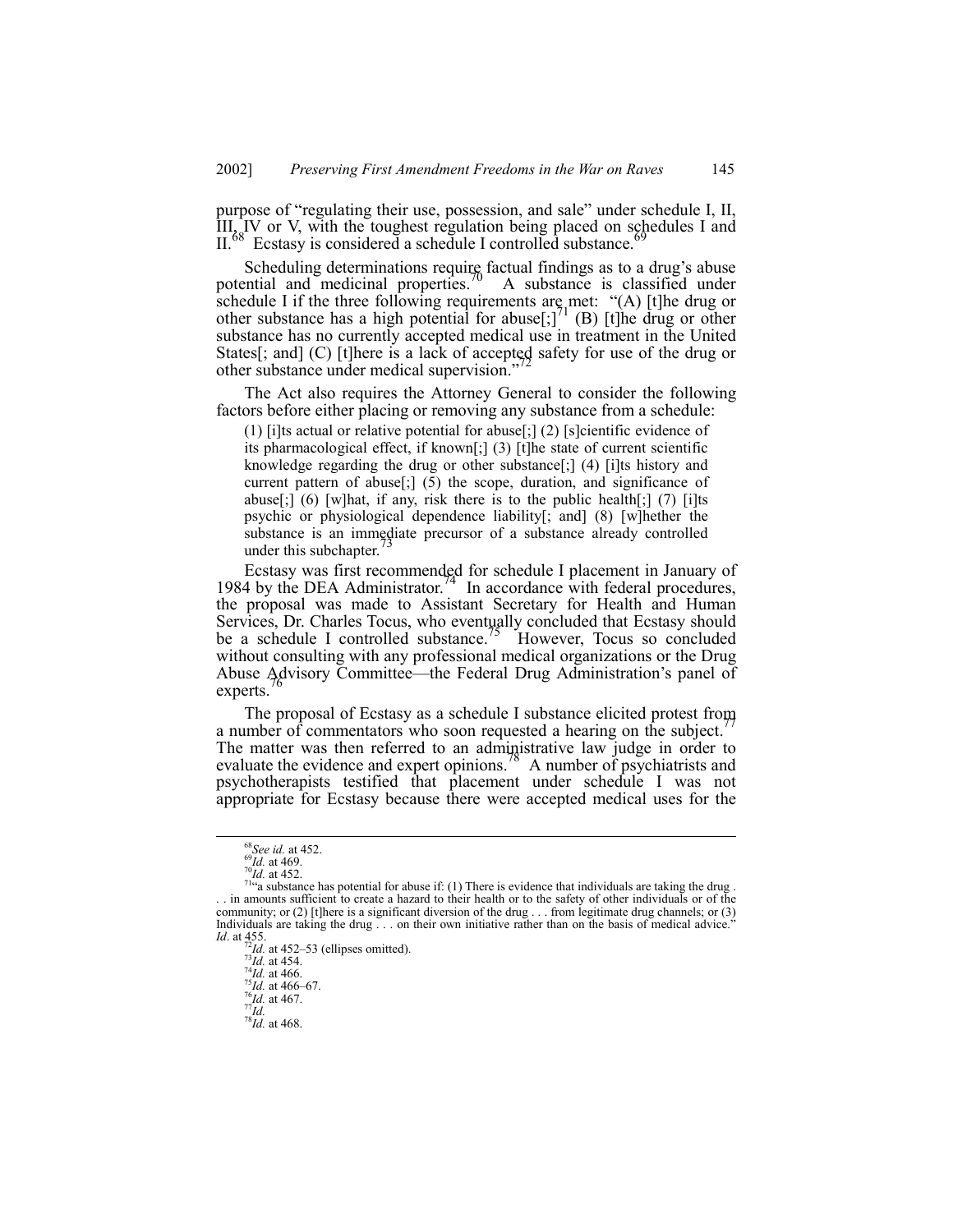$d\mu$ g.<sup>79</sup> After the hearing, the administrative law judge concluded that Ecstasy did not satisfy the three requirements for schedule I classification, and should instead be placed into schedule III.<sup>80</sup>

Rejecting the Administrative Law Judge's recommendation, the DEA Administrator nevertheless placed Ecstasy into schedule I in  $1986$ <sup>81</sup> He interpreted the second requirement of having a "currently accepted medical use" to mean "that the FDA has evaluated the substance for safety and approved it for interstate marketing in the United States."<sup>82</sup> Although this placement of Ecstasy into schedule I was later successfully challenged on the grounds that the DEA  $_8$ Administrator's interpretation of the second requirement was incorrect,<sup>83</sup> on remand the Administrator summarily decided that further hearings were not necessary because the "record below [was] extraordinarily complete," and that Ecstasy should permanently be classified as a schedule I controlled substance, <sup>84</sup> Placement of Ecstasy into classified as a schedule I controlled substance.84 Placement of Ecstasy into schedule I became effective March 23, 1988.<sup>85</sup>

### III. THE FEDERAL CRACKHOUSE LAW

#### A. GENERAL PURPOSE

The Federal Crackhouse Law, 21 U.S.C. ß 856, states that it shall be unlawful to:

(1) knowingly open or maintain any place for the purpose of manufacturing, distributing, or using any controlled substance; (2) manage or control any building, room, or enclosure, either as owner, lessee, agent, employee, or mortgagee, and knowingly and intentionally rent, lease, or make available for use, with or without compensation, the building, room, or enclosure for the purpose of unlawfully manufacturing, storing, distributing, or using a controlled substance.

First enacted in 1986, the Federal Crackhouse Law was part of a variety of drug legislation amending the Comprehensive Drug Abuse Prevention and Control Act of  $1970$ .<sup>86</sup> Its purpose is to "outlaw operation of houses or buildings, so-called 'crack houses,' where 'crack,' cocaine and other drugs are manufactured or used.<sup>87</sup> The statute is "aimed . . . at

<sup>&</sup>lt;sup>79</sup>See id.<br><sup>80</sup>Id. Schedule III placement requires that the drug have less potential for abuse than drugs placed under schedules I and II, has a "currently accepted medical use in treatment in the United States[,]" and tends to cause less physical and psychological dependence than drugs scheduled under I or II. *Id.* at 452. As a point of reference—heroin and LSD are schedule I drugs, cocaine and morphine are classified under schedule II, and long-acting barbiturates and some non-narcotic painkillers are classified as schedule III substances. See id. at  $453$ .

classified as schedule III substances. *See id.* at 453.<br><sup>81</sup>Scott, *supra* note 28, at 468.<br><sup>82</sup>Id.<br><sup>82</sup>Cott, *supra* note 28, at 469.<br><sup>84</sup>Scott, *supra* note 28, at 469.<br><sup>84</sup>Scott, *supra* note 28, at 469.<br><sup>86</sup>Richard B

*House" Statute Criminalizing Maintaining Place for Purpose of Making, Distributing, or Using*<br>Controlled Drugs (21 USCS § 856), 116 A.L.R. FED. 345, 345 (1993).<br><sup>87</sup>132 CONG. REC. S13779-01 (1986).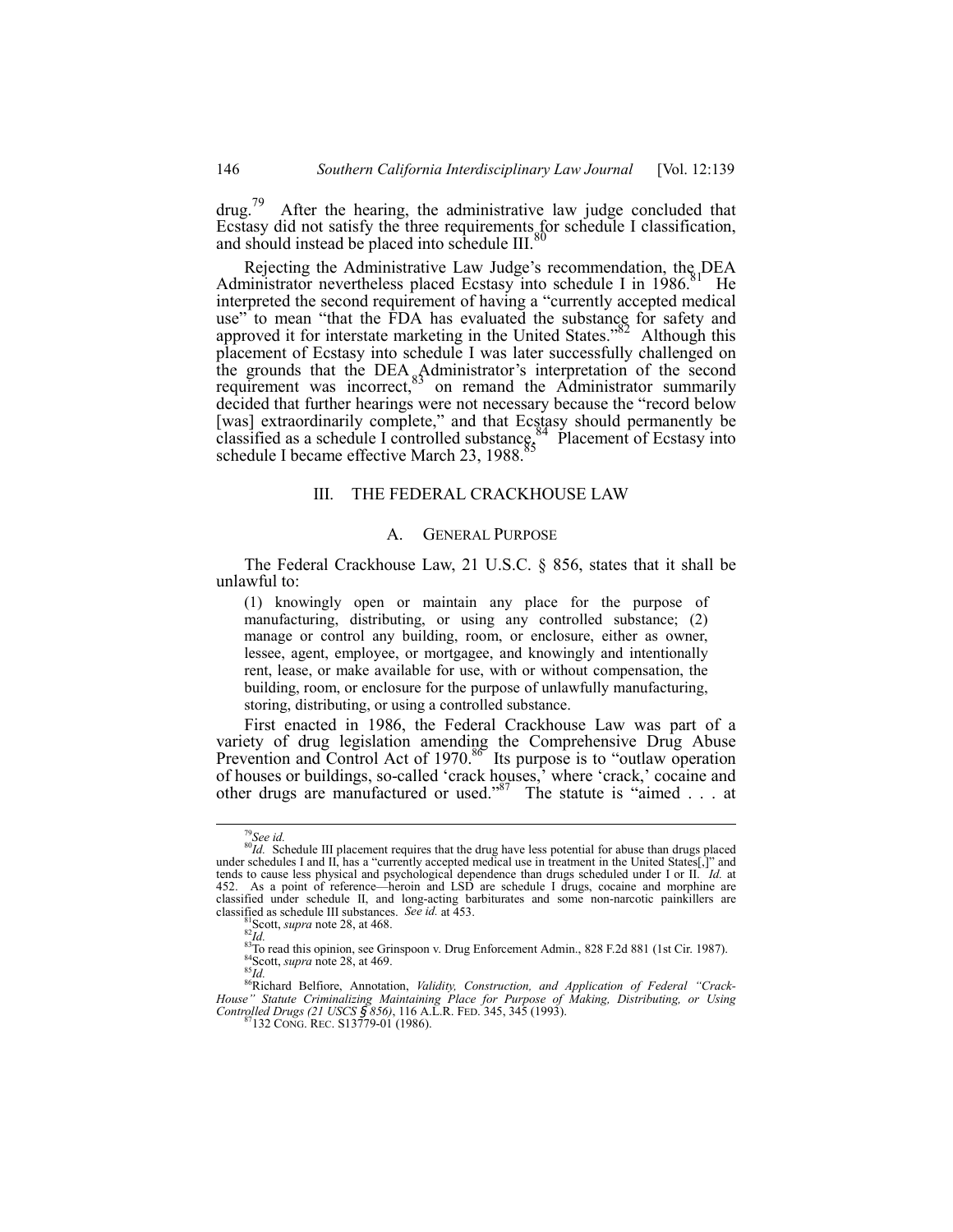persons who occupy a supervisory, managerial, or entrepreneurial role in a drug enterprise, or who knowingly allow such an enterprise to use their premises to conduct its affairs.<sup>38</sup>

The statute has been most often applied as per its intended purpose, to punish those involved in running drug manufacturing or distributing operations from crackhouses, warehouses, and other buildings.<sup>89</sup> For example, ß 856(a) was applied to a methamphetamine lab in *United States v. Wicker*, 90 and to a cocaine warehouse and packaging facility in *United States v. Martinez-Zyas*. 91

One case illustrating application of the statute to a home is *United States v. Lancaster*, where narcotics were being sold directly from the defendant's residence.<sup>92</sup> Lancaster tried to argue that the statute was unconstitutionally vague because it could be construed to "prohibit simple possession and personal consumption of drugs in one's residence, although it does not give fair notice that it does.<sup>393</sup> However, the court reasoned that  $§ 856(a)(1)$  could not be construed in this manner because the "casual drug" user does not maintain his house for the purpose of using drugs," but for the purpose of residence, and consumption of drugs is merely incidental to his residence.<sup>94</sup> Furthermore, even if such construction were plausible, Furthermore, even if such construction were plausible, Lancaster's conduct exceeded mere personal consumption.<sup>95</sup> Authorities repeatedly searched his home, and on each occasion found large groups of individuals inside the residence along with large quantities of narcotics and drug paraphernalia.<sup>96</sup>

Hence, subsection (a)(1) generally makes it a crime to knowingly open or maintain a premises for narcotics activities, as illustrated by *Lancaster*, while subsection (a)(2) makes it illegal to knowingly make premises available for the purpose of drug offenses.<sup>97</sup> At first glance, the two subsections appear to address the same offense, and in fact, courts often fail to differentiate between the two.<sup>98</sup> Each subsection, however, was designed for a different purpose. Subsection  $(a)(1)$  purports to punish those who use their own property for the purpose of committing drug offenses, while (a)(2) means to punish those who may not have actually opened their place for the purpose of narcotics activity, but who have knowingly allowed others engaging in that purpose to use the property.<sup>99</sup> More generally, (a)(1) is intended to punish those who have direct, day-to-day control over the property and engage in narcotics offenses there, while  $(a)(2)$  is aimed at

 <sup>88</sup>United States v. Thomas, 956 F.2d 165, 166 (7th Cir. 1992). <sup>89</sup>*E.g.,* United States v. Bethancurt, 692 F. Supp. 1427 (D.D.C. 1988) (crackhouse); *e.g.*, United States v. Restrepo, 698 F. Supp. 563 (E.D. Pa. 1988) (cocaine warehouse). *See* United States v. Tamez, 941 F.2d 770, 773 (9th Cir. 1991).<br>
<sup>90</sup>848 F.2d 1059, 1060 (10th Cir. 1988).

<sup>&</sup>lt;sup>91</sup>857 F.2d 122, 125–26 (3rd Cir. 1988).<br><sup>92</sup>968 F.2d 1250, 1252 (D.C. Cir. 1992).<br><sup>93</sup>*Id.* at 1253.<br><sup>94</sup>*Id.*<br><sup>96</sup> See id. at 1252–53.<br><sup>97</sup> See Belfiore, *supra* note 86, at 345.<br><sup>98</sup> See id. at 354.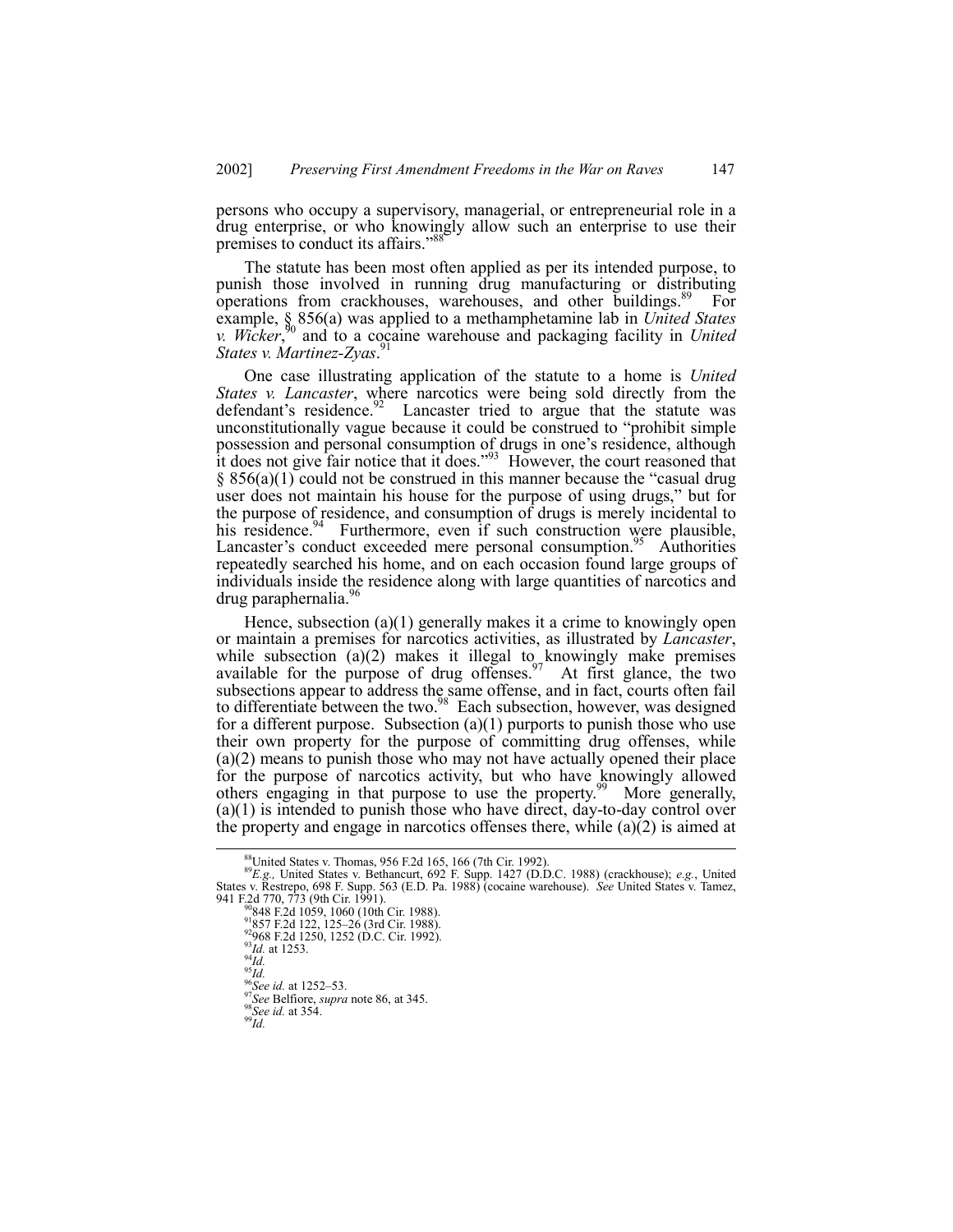punishing those who have some sort of legal relationship, e.g., as owner, lessee, agent, employee, or mortgagee, to the premises and either actively engage in drug trafficking or knowingly acquiesce in the property's use as a drug house. $10$ 

The federal government is currently trying to apply subsection (a)(2) to rave promoters, alleging that they sponsor drug use through raves. Can the government use the Federal Crackhouse Law to hold these promoters culpable for drug use that occurs at their events? Do these rave promoters really "know," within the spirit of the law, that drug use is occurring inside their buildings? To answer these questions, a closer examination of subsection (a) $(2)$  first needs to be taken.

# B. SUBSECTION  $(A)(2)$ : "MAKE AVAILABLE . . . FOR THE PURPOSE OF" REQUIREMENT

Few decisions have interpreted the application of  $\S$  856(a)(2), but one of the definitive cases discussing the "purpose requirement" of this subsection is the Fifth Circuit's opinion in *United States v. Chen.*<sup>101</sup> Chen owned a motel that was frequently used by drug traffickers who not only sold drugs from the motel parking lot, but also dealt drugs from rooms they  $\alpha$  occupied in the motel.<sup>102</sup> Witnesses testified that Chen personally witnessed drug transactions, alerted tenants when police officers planned to search certain rooms, encouraged tenants to make drug sales so that their rent could be paid, and even loaned money to the tenants to purchase drugs.103 Although she did not knowingly maintain the motel for the purpose of drug trafficking and thus could not be convicted under subsection  $(a)(1)$ , the Fifth Circuit found that she could be held liable under (a)(2) as long as she operated the motel, knowingly making it available for others to engage in the specific purpose of unlawfully using, storing, or distributing a controlled substance, and "not merely that she 'operated a motel where drug activity was rampant."<sup>104</sup>

The court first discussed the "purpose" component of  $(a)(1)$ , defining "purpose" as the "object toward which one strives" or as the "goal," and concluding that the purpose requirement in subsection  $(a)(1)$  applied to the person who opens or maintains the place for the illegal activity.<sup>105</sup> The court then distinguished (a)(2), explaining that the person who controls the building "need not have the express purpose in doing so that drug related activity take place; rather such activity is engaged in by others (*i.e.*, others have the purpose).<sup> $2106$ </sup> In other words, (a)(2)  $\degree$  does not require the person who makes the place available to others for drug activity to possess the purpose of engaging in illegal activity; the purpose in issue is that of the

<sup>&</sup>lt;sup>100</sup>See United States v. Johnson, 977 F.2d 1360, 1372–73 (10th Cir. 1992).<br><sup>101</sup>913 F.2d 183 (5th Cir. 1990).<br><sup>102</sup>Id. at 185.<br><sup>103</sup>Id. at 186.<br><sup>104</sup>Id. at 188.<br><sup>105</sup>Id. at 189–90 (quoting THE AMERICAN HERITAGE DICTIONAR 1062 (4th ed. 1970)). <sup>106</sup>*Id.* at 190.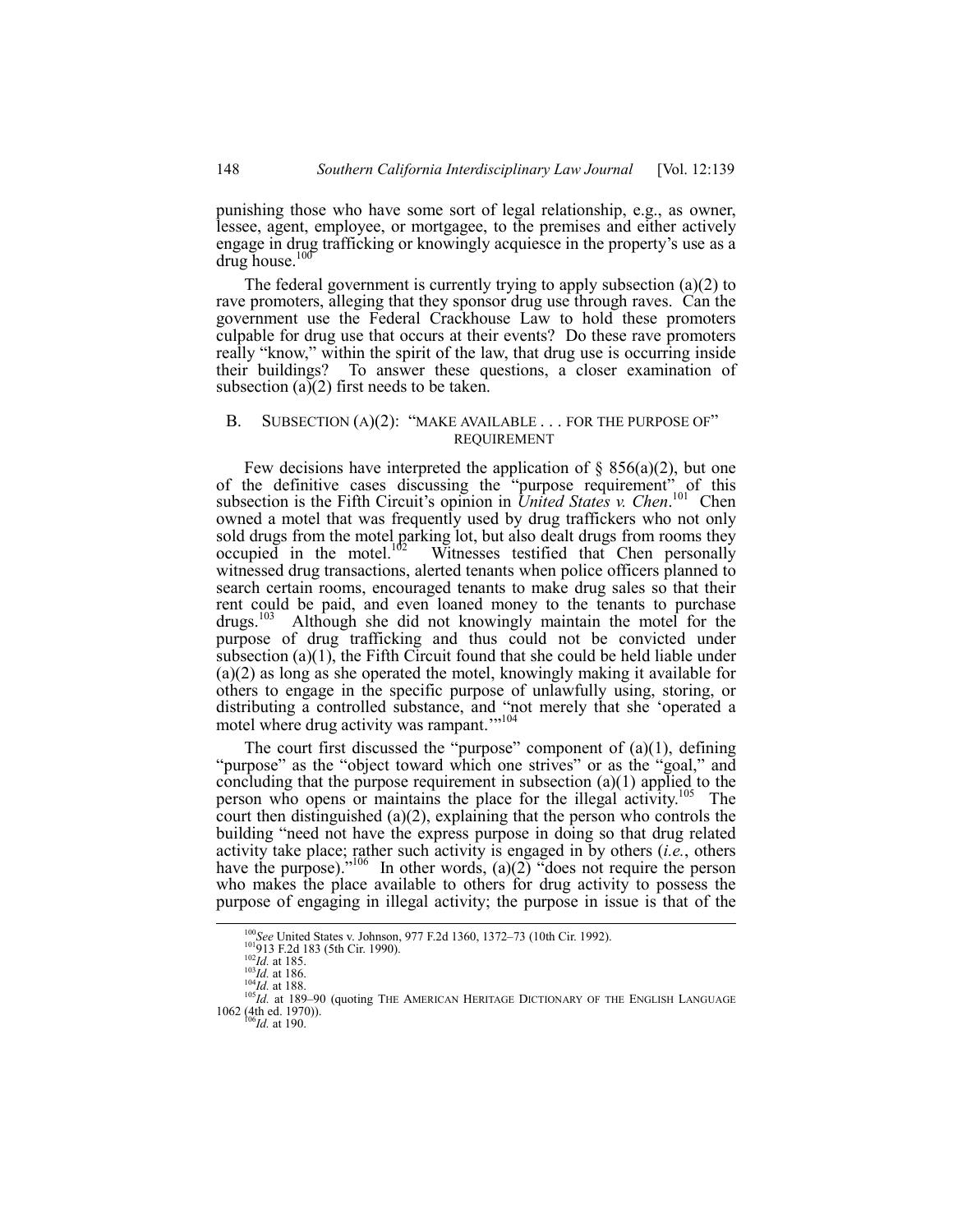person renting or otherwise using the place."<sup>107</sup> Hence, the meaning of ìpurposeî in both subsections is identical, but the difference is in *whose* "purpose" it is to engage in the illicit activity.

The other leading case to discuss the application of the "purpose" component in subsection (a)(2) is *United States v. Tamez*.<sup>108</sup> Tamez owned a used car dealership under investigation for narcotics violations.<sup>109</sup> Several government agents and witnesses had purchased cocaine at the dealership from Tamez's employees, and were told that he was using the proceeds from the drug sales to finance his car business.<sup>110</sup> There was also evidence that he used company cars in transactions unrelated to either car sales or repossessions.<sup>111</sup> Tamez argued that the Federal Crackhouse Law was inapposite because the statute was meant to apply only to crackhouses, and it required the defendant to intend that the building be used for the purpose of drug offenses. Because the buildings in his case had no purpose other than use as a car dealership, he claimed he could not be held criminally liable.<sup>112</sup> Rejecting this position, the court acknowledged that while the initial purpose of the law was to prevent the operation of crackhouses, under the plain language of  $\S$  856(a)(2), Tamez could be held criminally liable because evidence showed that the dealership was being used as a distribution center for drugs. $113$ 

Following *Chen's* logic, the Ninth Circuit held that subsection (a)(2) only requires illegal activity, that the defendant knew of the activity, and that the defendant permitted that activity to continue.<sup>114</sup> Although no evidence established that the dealership was maintained for the purpose of evidence established that the detection is the matter of drug offenses, the court emphasized the fact that a significant degree of distribution activities emanated from the defendant's car dealership. Hence, while subsection (a)(2) does not require that the sole purpose of the premises be to store or distribute drugs, it must be a substantial purpose.<sup>116</sup> The court also distinguished (a)(1), declaring that Congress intended it to "apply to deliberate maintenance of a place for a proscribed purpose, whereas (a)(2) was intended to prohibit an owner from providing a place for illegal conduct, and yet to escape liability on the basis . . . of lack of illegal purpose."<sup>117</sup> Under *Chen*, therefore, the express purpose of engaging in drug activity need not belong to the defendant, but to those who use his or her premises.<sup>118</sup>

<sup>107</sup>*Id.* at 191.<br>
<sup>108</sup>941 F.2d 770 (9th Cir. 1991).<br>
<sup>109</sup>*See id.* at 772.<br>
<sup>111</sup>*See id.*<br>
<sup>112</sup>*Id.* at 773.<br>
<sup>113</sup>*See id.* at 773–74.<br>
<sup>114</sup>*Id.* at 774.<br>
<sup>116</sup>*See id.* at 773–74.<br>
<sup>117</sup>*Id.* at 774.<br>
<sup>118</sup>*See i*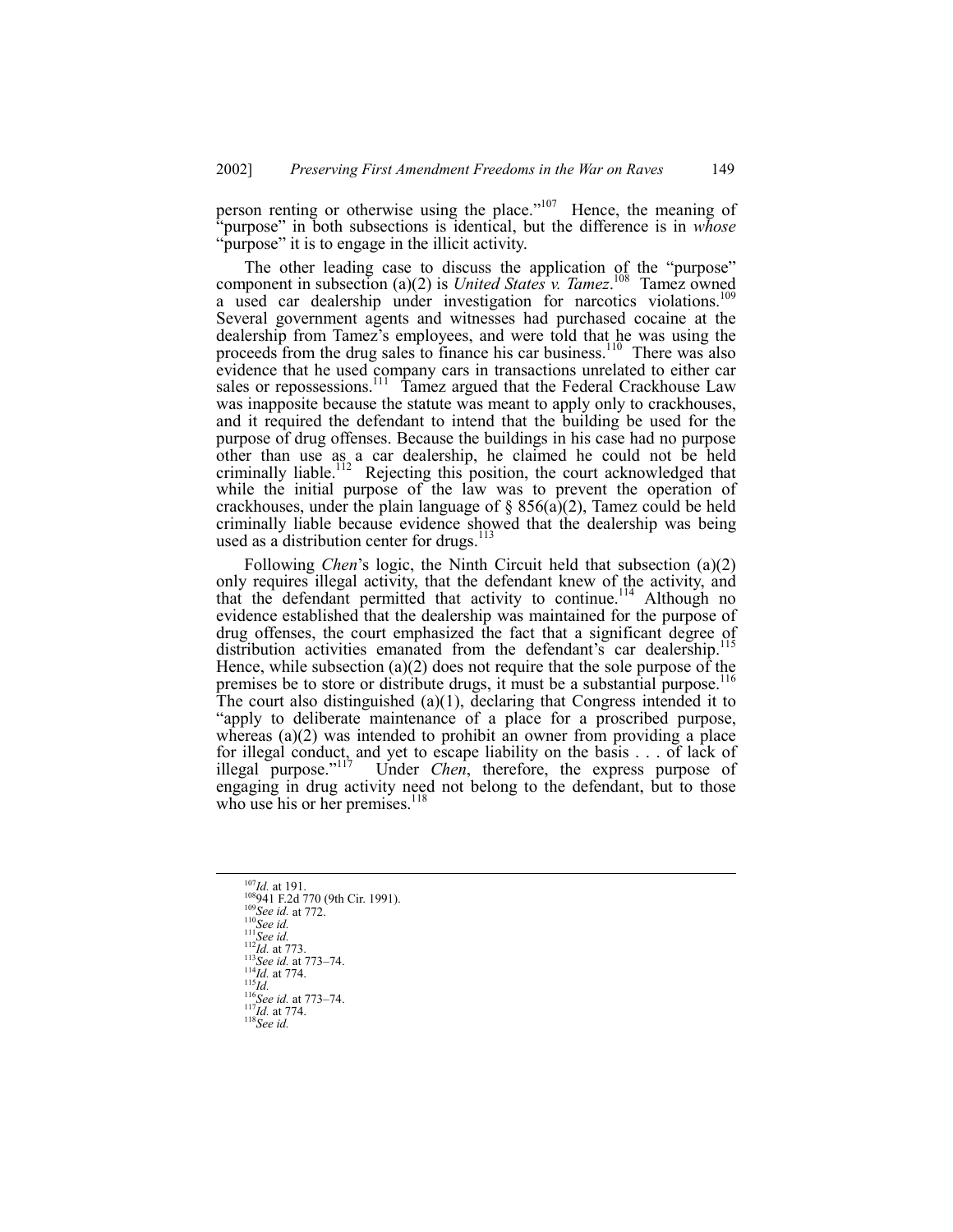# C. SUBSECTION  $(A)(2)$ : "KNOWLEDGE" REQUIREMENT

As mentioned earlier, very little case law exists discussing the requirements for a §  $856(a)(2)$  conviction. Obviously, a defendant acts knowingly if he has actual knowledge of making the premises available for the purpose of drug offenses.<sup>119</sup> There must, however, be direct evidence of actual knowledge.120 For example, the fact that a defendant *suspects* that premises are being used for drug dealing is insufficient evidence to convict. $121$ 

In *United States v. Jenkins*, 122 the District of Columbia Circuit further examined the "knowledge" requirement of subsection  $(a)(2)$ . In that case, officers found plastic bags on the defendant's kitchen counter, a computerized scale, a cutting board with small, "rocklike" pieces of cocaine, and four rounds of .38 caliber ammunition on top of a dresser in the defendant's room.<sup>123</sup> The defendant claimed she generally left the house early and returned late, and had not entered the kitchen on the night of the search.<sup>124</sup> Disbelieving the defendant's testimony, a jury convicted Jenkins under  $\S$  856(a)(2). The court of appeals affirmed, finding "the evidence sufficient to sustain the verdict, although just barely.<sup>2</sup>

The appellate court found the fact that she owned the house and lived there to be persuasive, further reasoning that the "natural inference is that those who live in a house know what is going on inside, particularly in the common areas."<sup>126</sup> That a computerized scale and cocaine were found on the kitchen counter was sufficient evidence for the jury to find that whoever had been manufacturing the crack was not trying to conceal these activities from Jenkins.<sup>127</sup> And from this, the jury could infer that Jenkins already knew about the drug activity.<sup>128</sup> Furthermore, at trial the government introduced evidence that drugs and guns go hand in hand, and thus the court found that the location of the .38 ammunition in Jenkins' bedroom could be a powerful indicator of Jenkins' knowledge of the illicit activity.<sup>129</sup>

The knowledge component under subsection (a)(2) can also be fulfilled if the defendant is willfully blind to the activities that occur on his or her premises.<sup>130</sup> Willful blindness "denotes a conscious effort to avoid positive knowledge of a fact which is an element of an offense charged, the

<sup>&</sup>lt;sup>119</sup>See Chen, 913 F.2d at 191.<br>
<sup>120</sup>See id. at 193.<br>
<sup>121</sup>Id.<br>
<sup>121</sup>Id.<br>
<sup>123</sup>28 F.2d 1175 (D.C. Cir. 1991).<br>
<sup>124</sup>Id. at 1178.<br>
<sup>125</sup>Id. at 1179.<br>
<sup>127</sup>Id.<br>
<sup>127</sup>Id.<br>
<sup>129</sup>See id.<br>
<sup>129</sup>See id.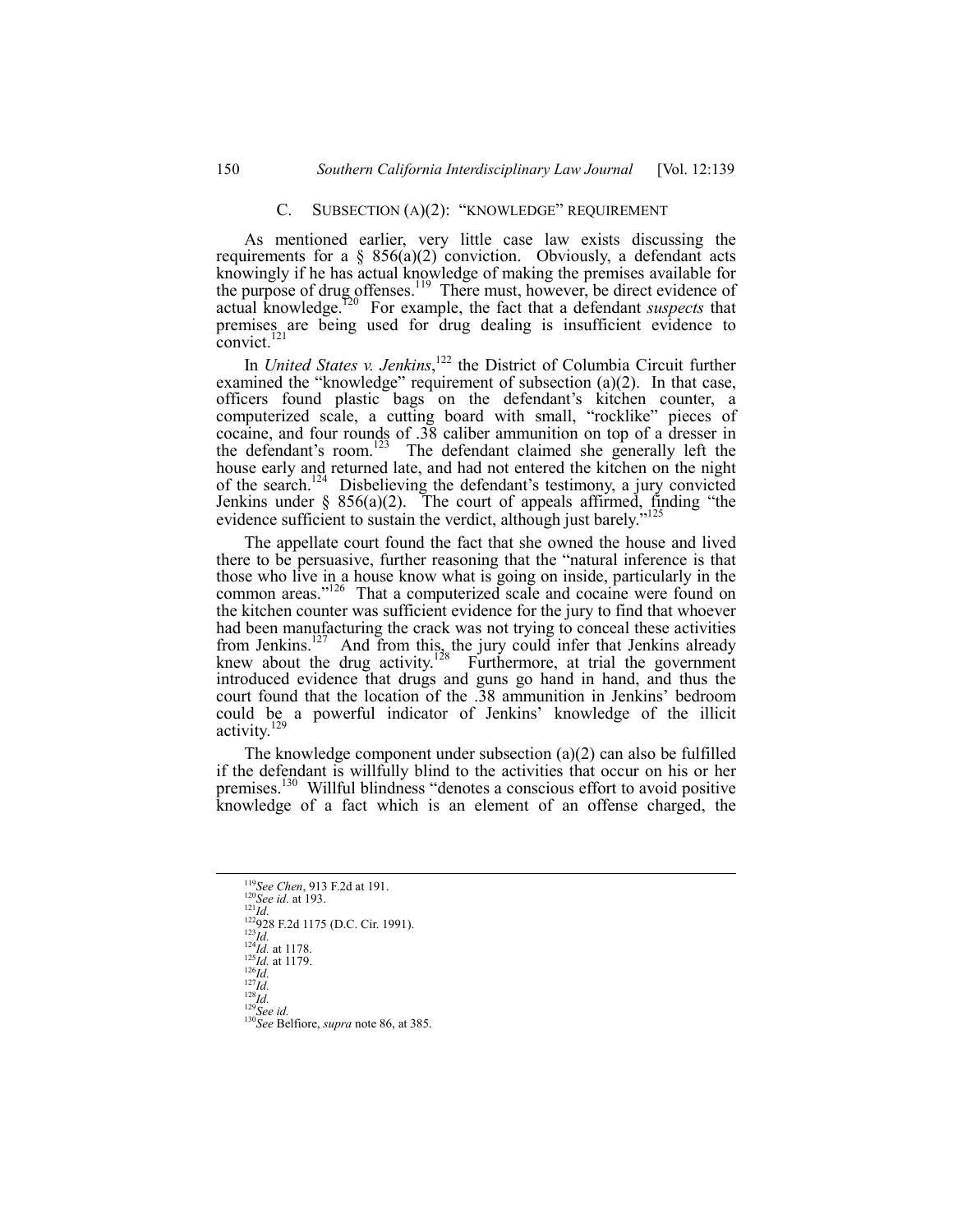defendant choosing to remain ignorant so he can plead lack of positive knowledge in the event he should be caught."<sup>131</sup>

In *Chen*, the court affirmed that a defendant could be convicted under subsection (a)(2) if she tried to be deliberately ignorant—or in the court's words, "deliberately closed her eyes to what otherwise would have been obvious to her<sup>"</sup>—of others' purpose to engage in drug activity.<sup>132</sup> Chen said she saw people talking in the parking lot and believed they may have been up to illegal activity, that "despite all the visits by the police with search and arrest warrants she would 'never ask' why they were there even though she was curious," and that when residents would call and ask her whether police were present at the motel, she would never ask why they were concerned.<sup>133</sup> The court concluded that these statements were sufficient for a jury to find that Chen "consciously avoided becoming aware of the drug related activities occurring incessantly at the ...  $[m]$ otel." $^{134}$ 

#### IV. THE NEW ORLEANS CASE

#### A. BACKGROUND

The State Palace Theater, located in New Orleans, began as a cinema in 1950.<sup>135</sup> Forty-two years later, Robert and Brian Brunet began to lease the 1950.<sup>135</sup> Forty-two years later, Robert and Brian Brunet began to lease the space and turned it into a concert venue.<sup>136</sup> Initially, the two brothers booked mainstream acts such as the Beastie Boys and the Dave Matthews Band.<sup>137</sup>

In 1995, James Estopinal approached the Brunets and told them he could pack their club with dancers.<sup>138</sup> The first dance only drew a crowd of 900 people but, by 1999, crowds of up to 4,300 people lined up to pay as much as thirty-five dollars each to attend raves at the State Palace Theater.<sup>139</sup> Nevertheless, the monthly raves failed to generate a majority of the clubís revenues, in part because Estopinal spent large amounts of money on artistic flyers and renowned DJs, such as Britain's Paul Oakenfold—commanding a potential fee upwards of \$25,000.<sup>140</sup> On most nights, the club played conventional rock, of which the Brunets saw little downside, as the "dancers didn't fight or break limbs like alt-rock's

<sup>&</sup>lt;sup>131</sup>United States v. Chen, 913 F.2d 183, 191 (5th Cir. 1990) (quoting United States v. Restrepo-Granda, 575 F.2d 524, 528 (5th Cir. 1978)).<br><sup>132</sup>*Id.* at 191.<br><sup>134</sup>*Id.* at 192.<br><sup>135</sup>John Cloud, *Ecstasy Crackdown: Will the Feds Use a 1980s Anti-Crack Law to Destroy the* 

*Rave Movement?*, TIME MAG., Apr. 9, 2001, at 62, *available at* 2001 WL 17215600. 136*Id.* 13*Id.* 138*Id.* 138*Id.* 138*Id.* 138*Id.* 138*Id.* 138*Id.* 138*Id.* 140*Id.* 140*Id.* 140*Id.*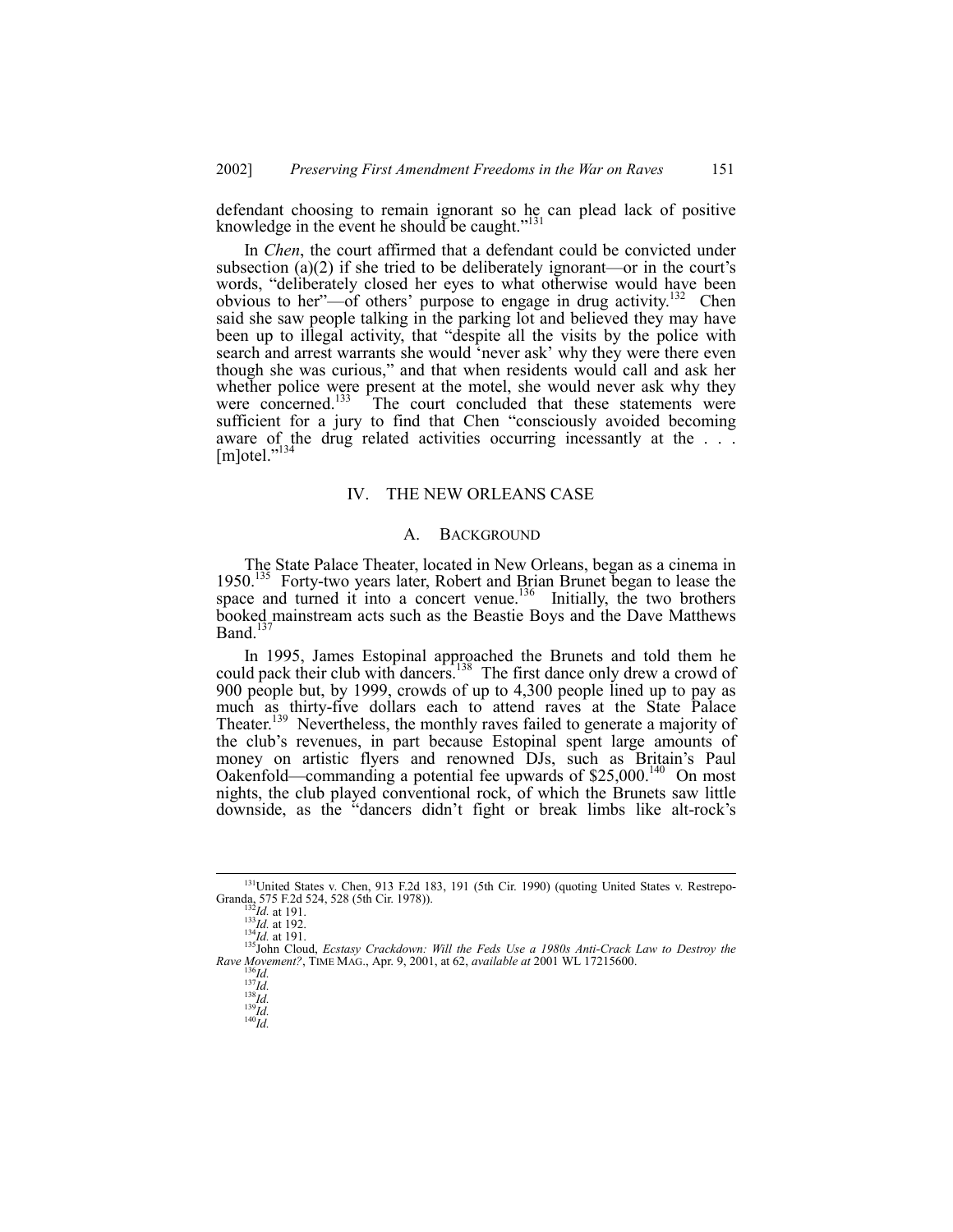moshers.<sup>"141</sup> As the popularity of the raves increased, however, the New Orleans police began to take notice.

Finally, on January 12, 2001, a federal grand jury indicted the three rave organizers—the Brunets and Estopinal—under the Federal Crackhouse Law for making the State Palace Theater available for use of illicit drugs, particularly Ecstasy and LSD.<sup>142</sup> This marked a novel application of the statute because the men were not accused of selling, distributing, or having any involvement with drugs.<sup>143</sup> Instead, the distributing, or having any involvement with drugs. $143$ promoters were charged with turning the State Palace Theater into a market for drugs,<sup>144</sup> and of purposely providing a venue for drugs "under the guise of an electronic music dance party."<sup>145</sup> Prosecutors hailed the indictment as a starting point in a nationwide crackdown on raves.<sup>146</sup> The case, however, never proceeded to trial as the Brunets later entered into a plea agreement.

# B. OVERVIEW OF THE CASE AGAINST THE RAVE PROMOTERS

The defendants<sup>147</sup> in this case were officers or employees of Barbecue New Orleans, Inc. ("BBQ of New Orleans"), which leased the State Palace Theater for rave events, drawing between  $3,000$  to 5,000 people monthly.<sup>148</sup> Robert J. Brunet managed the State Palace Theater and served as officer of BBQ of New Orleans.<sup>149</sup> Brian Brunet was also an officer of BBQ of New Orleans, as well as an employee.<sup>150</sup> Estopinal, a national figure in the rave culture,<sup>151</sup> was hired by Robert Brunet to arrange and promote electronic music concerts at the State Palace Theater<sup>152</sup> featuring dance and performance artists such as fire eaters, trapeze artists, and cross-dressers on roller skates.<sup>153</sup>

Robert Brunet was charged with conspiracy to violate the statute, while his brother Brian and Estopinal were each charged with one count of

<sup>148</sup> Factual Basis, *supra* note 143, at 1.<br><sup>149</sup>*Id.* 150*Id.* 150*Id.* 150*Id.* 151Gwen Filosa, *Rave Party Promoters Dance Away From Plea*, THE TIMES-PICAYUNE, Mar. 9, 2001, at 1, *available at* 2001 WL 9388764. 2001 WL 9388764. 152Mem. P. & A. in Supp. Defs.<sup>7</sup> Mot. to Dismiss at 7, United States v. Brunet, (E.D. La. 2001)

<sup>&</sup>lt;sup>141</sup>*Id.* <sup>142</sup>Brett Martel, *Prosecutors Target Rave Organizers*, THE BATON ROUGE ADVOC., Jan. 13, 2001, at 3B, *available at* 2001 WL 3848978.

<sup>&</sup>lt;sup>S</sup>See Government's Factual Basis at 2, United States v. Barbecue of New Orleans, Inc., (E.D. La. 2001) (No. 01-153), *available at* http://www.emdef.org/pdf/NOLA\_FactualBasis.pdf [hereinafter

<sup>&</sup>lt;sup>144</sup>Filosa, *supra* note 12, at 1.<br><sup>145</sup>Gwen Filosa, *Rave Sponsors to Enter Plea Deal Today*, THE TIMES-PICAYUNE, June 13, 2001,

at 1, *available at* 2001 WL 9404620.<br><sup>146</sup>Brett Martel, *Charges May Bolster Probes on Raves*, ASSOCIATED PRESS, Jan. 13, 2001, *available at* 2001 WL 3652286.

<sup>&</sup>lt;sup>147</sup>Although the case never went to trial, I will often collectively refer to Robert Brunet, Brian Brunet<sub>, a</sub>nd James Estopinal as "the defendants."

<sup>(</sup>No. 01-010) [hereinafter Mot. to Dismiss], *available at* http://www.emdef.org/pdf/brunet.pdf (last visited Nov. 25, 2002).<br><sup>153</sup>Cloud, *Ecstasy Crackdown*, *supra* note 135, at 63.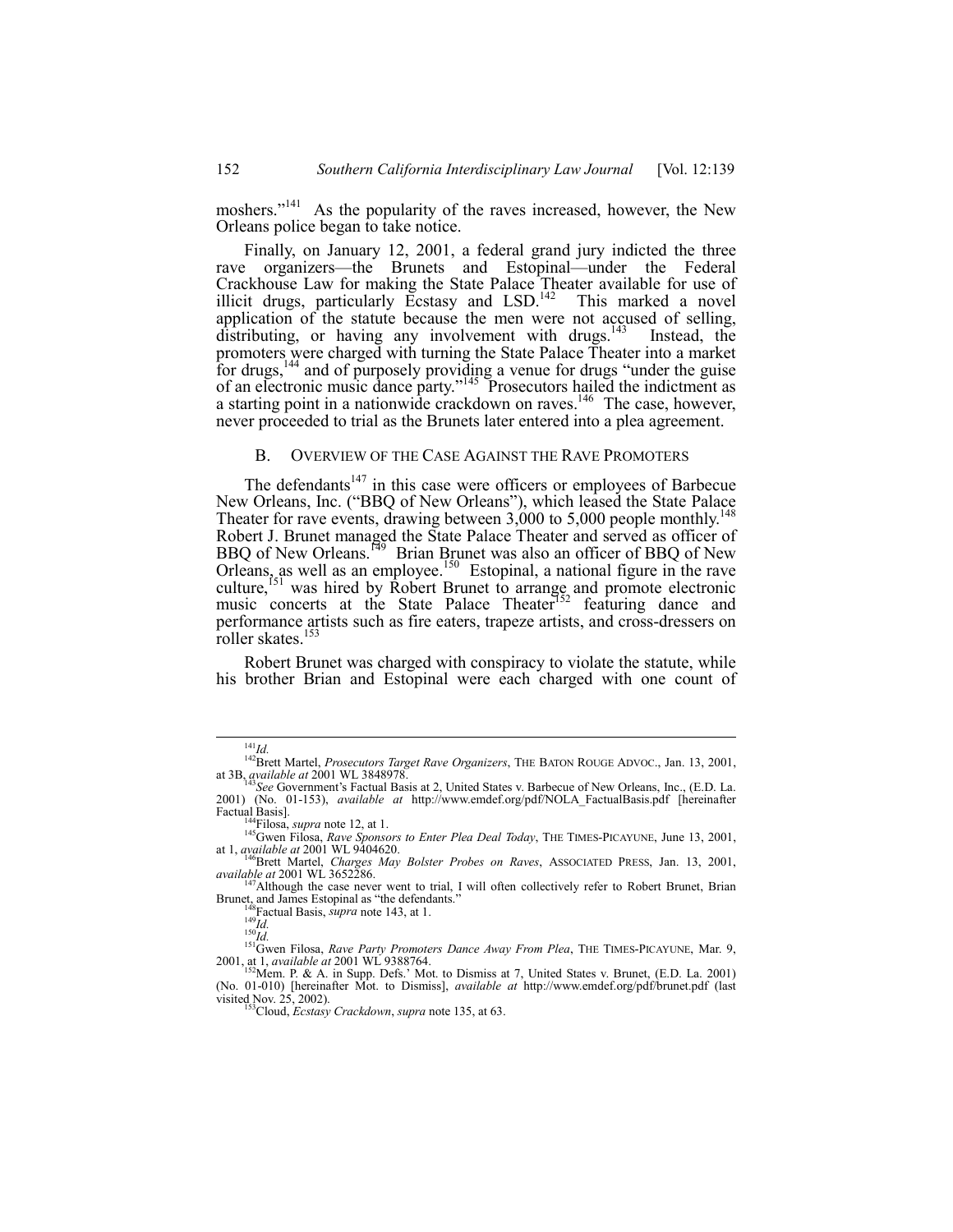violating the Crackhouse Law.<sup>154</sup> If convicted, each man faced maximum penalties of twenty years in prison and  $$500,000$  in fines.<sup>155</sup>

Prior to the DEA's investigation of the State Palace Theater, the defendants had instituted a zero-tolerance policy that forbid possessing, selling, or using drugs on the premises.<sup>156</sup> Signs announcing the policy were posted throughout the State Palace, and there was even an offer of free tickets to anyone who turned in a patron with drugs.<sup>157</sup> The promoters asserted that they hired security guards who refused to admit anyone who appeared to be intoxicated.<sup>158</sup> The promoters also claimed that they invited DEA agents into the venue, helping the agents dress as undercover "ravers.<sup>5159</sup> An arrangement with the DEA was also made whereby ìanyone caught with drugs would be detained, then the DEA and local police would be notified of the situation, and asked to arrest the detainee.<sup>7160</sup> Despite the promoters' cooperation with the DEA and local police, in January 2000, the DEA launched an undercover investigation of the electronic music concerts taking place at the State Palace Theater.<sup>161</sup>

The record is unclear on the amount of Ecstasy sold or distributed at State Palace Theater raves. The federal indictment charged the defendants with making the theater available for use of approximately 475 milligrams of MDMA between 1995 and 2000.<sup>162</sup> The factual basis for purposes of the plea agreement, however, claims that undercover DEA agents purchased 13.03 grams of Ecstasy between January and August 2000.<sup>163</sup> Each pill of Ecstasy contains approximately 100 milligrams of MDMA.<sup>164</sup> Thus, according to the two conflicting sources, the amount of Ecstasy distributed or sold at the theater may have fallen anywhere between five and 130 pills.

Still, the DEA maintained that no evidence existed that the defendants distributed or sold the drug themselves.<sup>165</sup> As a result of the DEA investigation, however, prosecutors believed that the sale of pacifiers, chemical light sticks, and flashing light rings at the concerts was evidence that the promoters knew drug use was occurring.<sup>166</sup> The government asserted that these items, or in their words, "drug paraphernalia," enhance the physiological high caused by Ecstasy.<sup>167</sup> Furthermore, because ingestion of Ecstasy can cause dehydration, the DEA claimed the defendants knew of the drug abuse because BBQ of New Orleans sold

<sup>&</sup>lt;sup>154</sup>Martel, *supra* note 142, at 3B.<br>
<sup>155</sup>Id.<br>
<sup>155</sup>Id.<br>
<sup>157</sup>Id.<br>
<sup>157</sup>Is Not. to Dismiss, *supra* note 152, at 7.<br>
<sup>160</sup>Id.<br>
<sup>160</sup>Id.<br>
<sup>161</sup>See Factual Basis, *supra* note 143, at 2.<br>
<sup>161</sup>See Indictment, United State

<sup>163</sup> See Factual Basis, supra note 144, at 2-3.<br>
<sup>164</sup>DanceSafe, *What Is Ecstasy?*, *at* http://www.dancesafe.org/documents/druginfo/ecstasy.php (last visited Nov. 25, 2002).

<sup>&</sup>lt;sup>165</sup>Factual Basis, *supra* note 143, at 2. <sup>166</sup>*Id.* 167*Id.*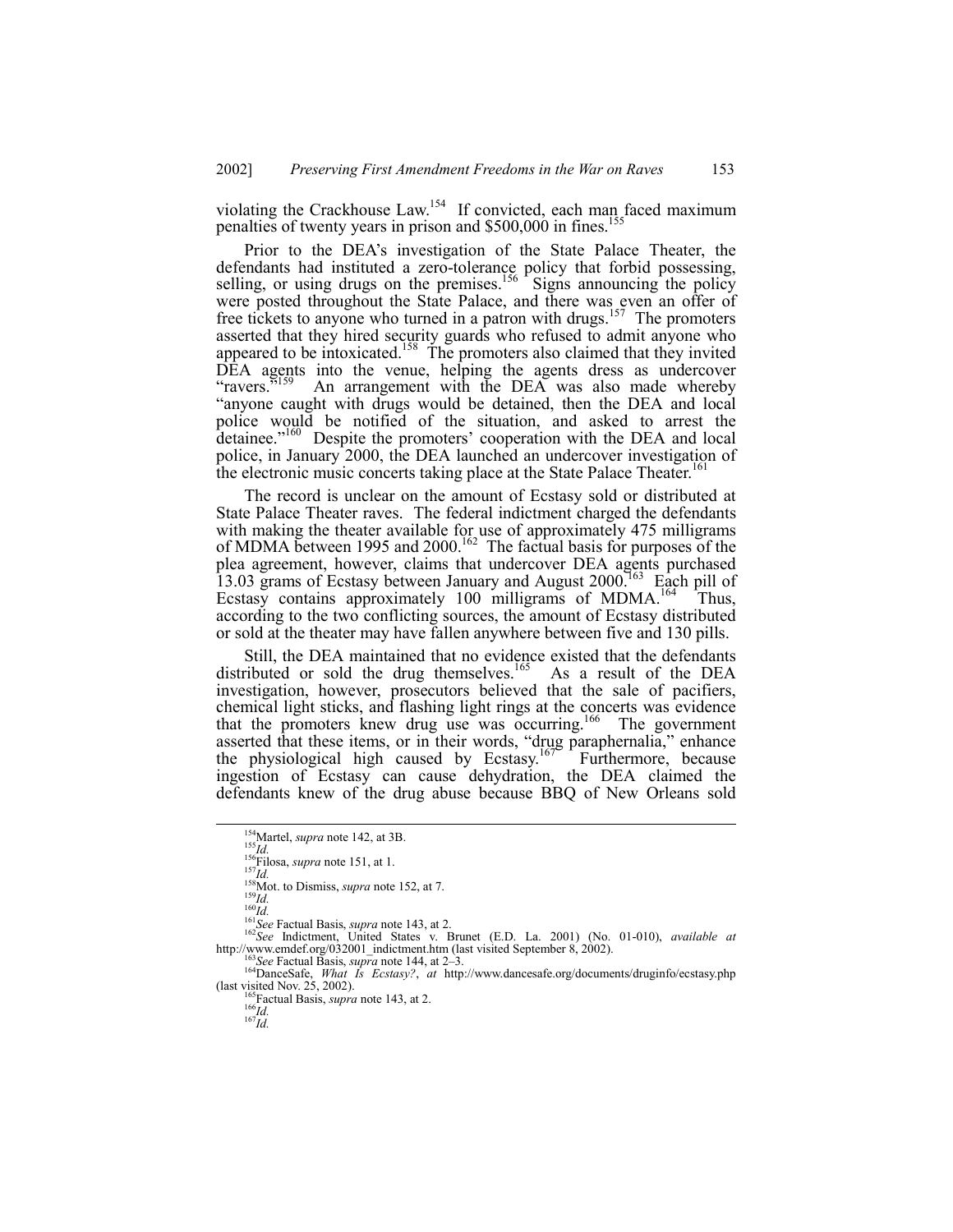bottled water at inflated prices.<sup>168</sup> The government's suspicion that the defendants knew of rampant drug use $169$  was also based on the presence of a "chill room" at the State Palace Theater—an area where rave patrons could cool down—as well as on "dancers' moves."<sup>170</sup> Based on these allegations, prosecutors indicted the promoters under the Federal Crackhouse Law. The indictment charged them with knowingly and intentionally making the theater available for use, while aware that rave patrons unlawfully distributed and used Ecstasy.<sup>171</sup>

In March 2001, backed by the ACLU, the defendants moved to dismiss In what ch zoon, backed by the rice by,  $\frac{1}{2}$ ,  $\frac{1}{2}$ ,  $\frac{1}{2}$  and  $\frac{1}{2}$  and  $\frac{1}{2}$  and  $\frac{1}{2}$  and  $\frac{1}{2}$ to 'silence music' and violate constitutional protections of free speech.<sup>7</sup> This surprised federal prosecutors who believed that two of the three men were going to negotiate a plea agreement; in fact, court records showed that the January indictment resulted only because prosecutors believed the men<br>would not fight the charges.<sup>173</sup> As a result, the U.S. Attorney's Office would not fight the charges.<sup>173</sup> dismissed all of the individual indictments and reopened its investigation to find more evidence.<sup>174</sup> Prosecutors expected to file new charges after a second investigation.<sup>175</sup> Weary from the expense and pressure of a potential trial,  $176$  however, Robert and Brian Brunet entered into a plea that found BBQ of New Orleans guilty of violating the Federal Crackhouse Law.<sup>177</sup> The deal prevented a trial and resolved the criminal case against the Brunets.<sup>178</sup> The government fined the company \$100,000 for violating the Federal Crackhouse Law, placed it on probation for five years, and the Brunets also agreed to prohibit the sale or possession of certain items such as glow sticks and pacifiers.<sup>179</sup> James Estopinal refused the plea and continues to speak out against the application of the law.<sup>180</sup>

# C. IS THE GOVERNMENT VIOLATING THE FIRST AMENDMENT RIGHTS OF MUSIC PROMOTERS BY PROSECUTING THEM UNDER THE FEDERAL CRACKHOUSE LAW?

The First Amendment of the United States Constitution states that "Congress shall make no law . . . abridging the freedom of speech."

<sup>&</sup>lt;sup>168</sup>*Id.*<br><sup>169</sup>*See id.*<br><sup>170</sup>Cloud, *Ecstasy Crackdown*, *supra* note 135, at 63.<br><sup>171</sup>Factual Basis, *supra* note 143, at 2.<br><sup>172</sup>*Filosa, supra* note 151, at 1.<br><sup>173</sup>*Cloud, Ecstasy Crackdown, supra* note 135, at 64.<br>

<sup>2001,</sup> at 1, *available at* 2001 WL 9412484.<br><sup>177</sup>Brett Martel, *ACLU Fights Ban on Toys at Rave Parties*, THE BATON ROUGE ADVOC., Aug. 22, 2001, at 11A, *available at* 2001 WL 3867911.

Fishers. When the 176, at 1.<br>
<sup>179</sup>See Martel, *supra* note 176, at 1.<br>
<sup>179</sup>See Martel, *supra* note 177, at 11A.<br>
<sup>180</sup>Electronic Music Defense & Education Fund, *Cases: The State Palace Theater*, *at* http://www.emdef.org/laws\_and\_cases.html#nola (last visited Nov. 22, 2002).<br><sup>181</sup>The Amendment reads in full: 'Congress shall make no law respecting an establishment of

religion, or prohibiting the free exercise thereof; or abridging the freedom of speech, or of the press; or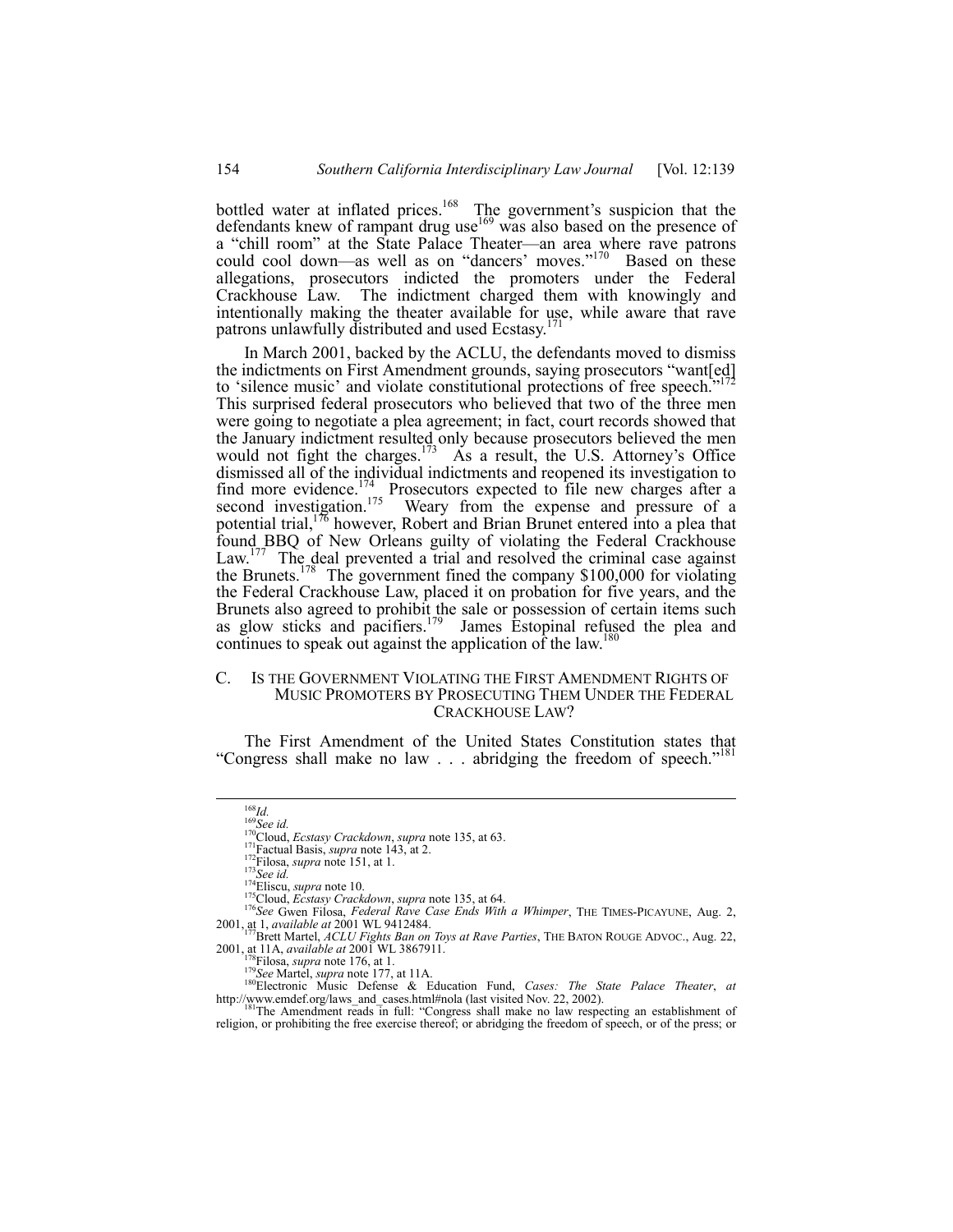First Amendment analysis requires the court to determine whether a type of protected speech is involved.<sup>182</sup> Here, the right implicated is the right to promote or organize electronic music concerts. Thus, the first step is to determine whether promotion or organization of electronic music concerts is a type of constitutionally protected speech.

It has been consistently held that music, "even if the music ha[s] no political message—even if it ha[s] no words,<sup> $183$ </sup> is a form of expression protected by the First Amendment.184 In *Cinevision Corp. v. City of Burbank*, the Ninth Circuit held that promoters of rock concerts enjoy First Amendment rights.<sup>185</sup> The court explained that the ability of concert promoters to vindicate the rights of persons engaged in musical expression is a crucial value.<sup>186</sup> The court noted that the "central concern of the First Amendment is that there be a free flow from creator to audience of whatever message" the expression or speech is supposed to convey, and that in many instances, it is only the creator of that expression who can protect such a flow of ideas.<sup>187</sup> The court also emphasized the value of public access to forms of protected expression and stated that for the public to have access to live musical expression, it must "necessarily rely on concert promoters to make arrangements for musicians to perform.<sup>?</sup>

Rave promoters, like the Brunets and Estopinal, provide DJs who play electronic music for their attendees. Without such promoters, the public would have very limited access to performances of electronic music. Thus, electronic music promoters should enjoy the First Amendment protections enjoyed by the rock concert promoters in *Cinevision*.

Once a First Amendment right to free speech has been established, the threshold question is whether there has been an infringement of that right.<sup>189</sup> In numerous cases, courts have held laws facially unconstitutional under the First Amendment because they were either content-based, vague, overbroad, or a prior restraint on ensuing speech.<sup>190</sup> Government action that significantly burdens speech can also be considered an infringement.<sup>19</sup> Specifically, laws that sufficiently burden speech so as to trigger First Amendment analysis are "ones that allow civil liability for expression; that prevent compensation for speech; that compel expression; that condition a benefit on a person foregoing speech; and that pressure individuals not to speak."<sup>192</sup>

the right of the people peaceably to assemble, and to petition the Government for a redress of grievances." U.S. CONST. amend. I.

<sup>&</sup>lt;sup>182</sup>See ERWIN CHEMERINSKY, CONSTITUTIONAL LAW 952–53 (2d ed. 2002).<br><sup>183</sup>Cinevision Corp. v. City of Burbank, 745 F.2d 560, 567 (9th Cir. 1984).<br><sup>184</sup>Ward v. Rock Against Racism, 491 U.S. 781, 790 (1989).<br><sup>185</sup>Cinevision,

<sup>&</sup>lt;sup>188</sup>*Id.* <sup>189</sup> CHEMERINSKY, *supra* note 182, at 936. <sup>190</sup>*See generally id.* at 902–18. <sup>191</sup>*Id.* at 936. <sup>192</sup>*Id*.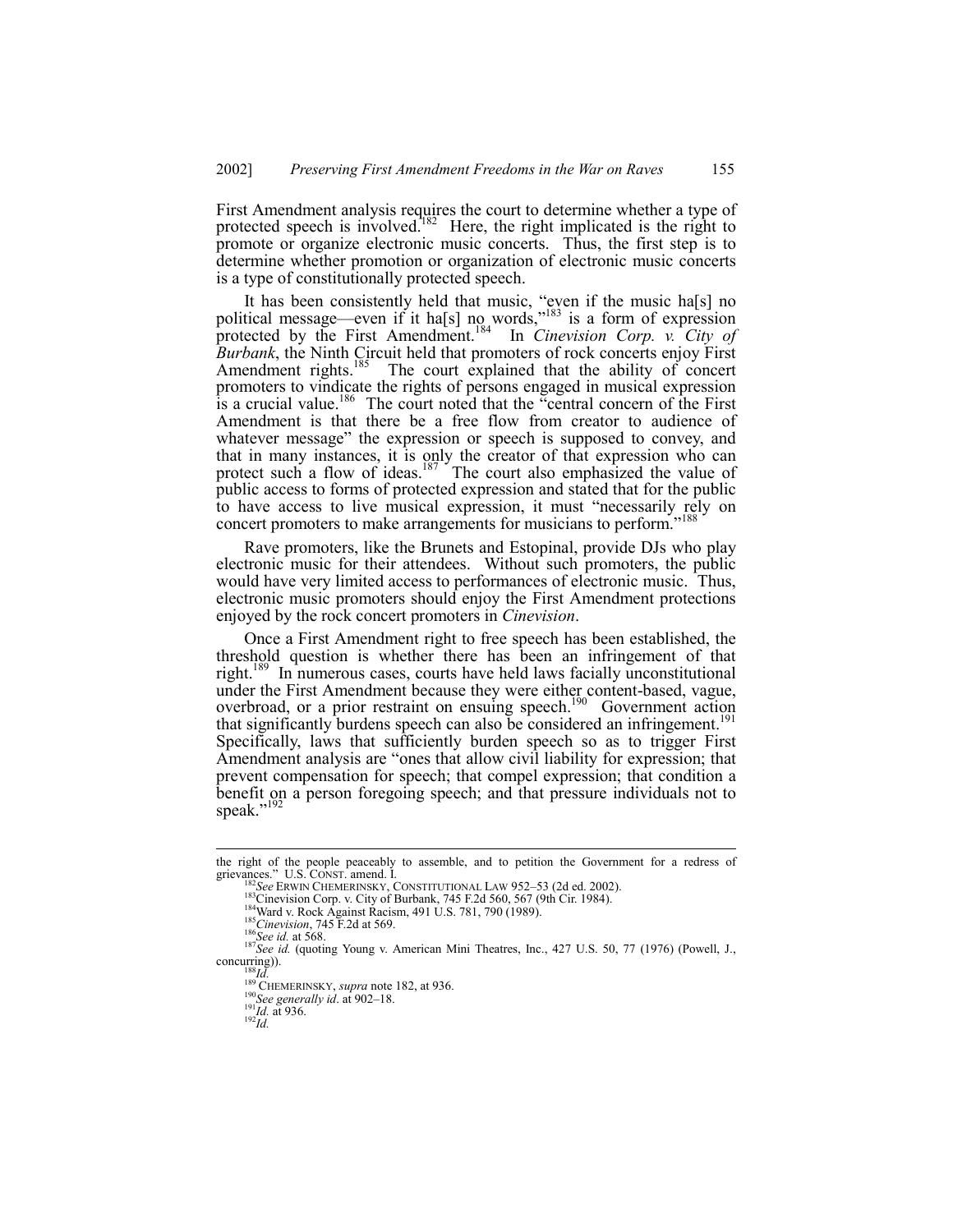The law at issue, the Federal Crackhouse Law, is neither content-based nor a prior restraint. Although there have been challenges to the statute under the vagueness doctrine, courts have consistently held that it is not void-for-vagueness.<sup>193</sup> Thus, if any First Amendment violation exists, it is most likely because the statute as applied to rave promoters is overbroad.

#### 1. *Overbreadth*

If a law regulates substantially more speech than constitutionally permitted or inflicts great harm on particularly important speech, such a law violates the Constitution by being overbroad.<sup>194</sup> The overbreadth doctrine tests the potential applications of the law,<sup>195</sup> and the law may be invalidated on its face if it sweeps too broadly.<sup>196</sup> The doctrine is a powerful tool, not only on account of its ability to facially invalidate a law, but also because it is an exception to the usual rule of standing.<sup>197</sup> Because of this power, courts will often try to avoid invalidating a law by allowing a narrower construction of the statute that obviates its application to protected speech.<sup>198</sup> The rationale behind the doctrine is that "overbroad laws will chill significantly protected speech and that individuals to whom the law is unconstitutional may refrain from expression rather than bring a challenge to the statute.<sup> $199$ </sup> Hence, the primary concern is the "chilling" effect" which occurs "when individuals seeking to engage in activity protected by the First Amendment are deterred from so doing by governmental regulations not specifically directed at that protected activity[.] $1^{200}$  In essence it is "an act of deterrence.<sup> $2$ 2</sup>

Thus far, cases that have discussed use of the overbreadth doctrine have dealt with a statute or ordinance that facially implicates or regulates a form of protected speech.<sup>202</sup> The difficulty in this instance is that the Federal Crackhouse Law does not implicate any First Amendment right on its face—the statute only prohibits controlling a premises and knowingly and intentionally making it available for the purpose of manufacturing, storing, distributing, or using a controlled substance. The government's decision, however, to use the law against rave promoters, *does* implicate a First

at 915 (quoting Broadrick v. Oklahoma, 413 U.S. 601, 610 (1973)).<br>
<sup>198</sup>CHEMERINSKY, *supra* note 182, at 911.<br>
<sup>199</sup>*Id.*<br>
<sup>200</sup>Michael N. Dolich, *Alleging a First Amendment "Chilling Effect" to Create a Plaintiff's*<br> *S* 

*Standing: A Practical Approach*, 43 DRAKE L. REV. 175, 176 (1994).<br><sup>201</sup>*Id.*<br><sup>202</sup>*See, e.g.*, Schad v. Borough of Mount Ephraim, 452 U.S. 61 (1981) (invalidating ordinance outlawing live entertainment); Osborne v. Ohio statute); City of Houston v. Hill, 482 U.S. 451 (1987) (voiding a city ordinance which made it illegal to interrupt a police officer in the execution of his duty); Members of the City Council of L.A. v. Taxpayers for Vincent, 466 U.S. 789 (1984) (upholding ordinance that prohibited posting of signs on public property).

<sup>&</sup>lt;sup>193</sup>*See, e.g.*, United States v. Clavis, 956 F.2d 1079 (11th Cir. 1992); United States v. Lancaster, 968 F.2d 1250 (D.C. Cir. 1992); United States v. Milani, 739 F. Supp. 216 (S.D.N.Y. 1990).

<sup>&</sup>lt;sup>194</sup>CHEMERINSKY, *supra* note 182, at 914.<br><sup>195</sup>See generally id. at 914.<br><sup>196</sup>See Bd. of Airport Comm'rs of L.A. v. Jews for Jesus, Inc., 482 U.S. 569, 574 (1987).<br><sup>1976</sup>The usual rule of standing is 'that person to who will not be heard to challenge that statute on the ground that it may conceivably be applied unconstitutionally to others, in other situations not before the Court.<sup>78</sup> CHEMERINSKY, *supra* note 182,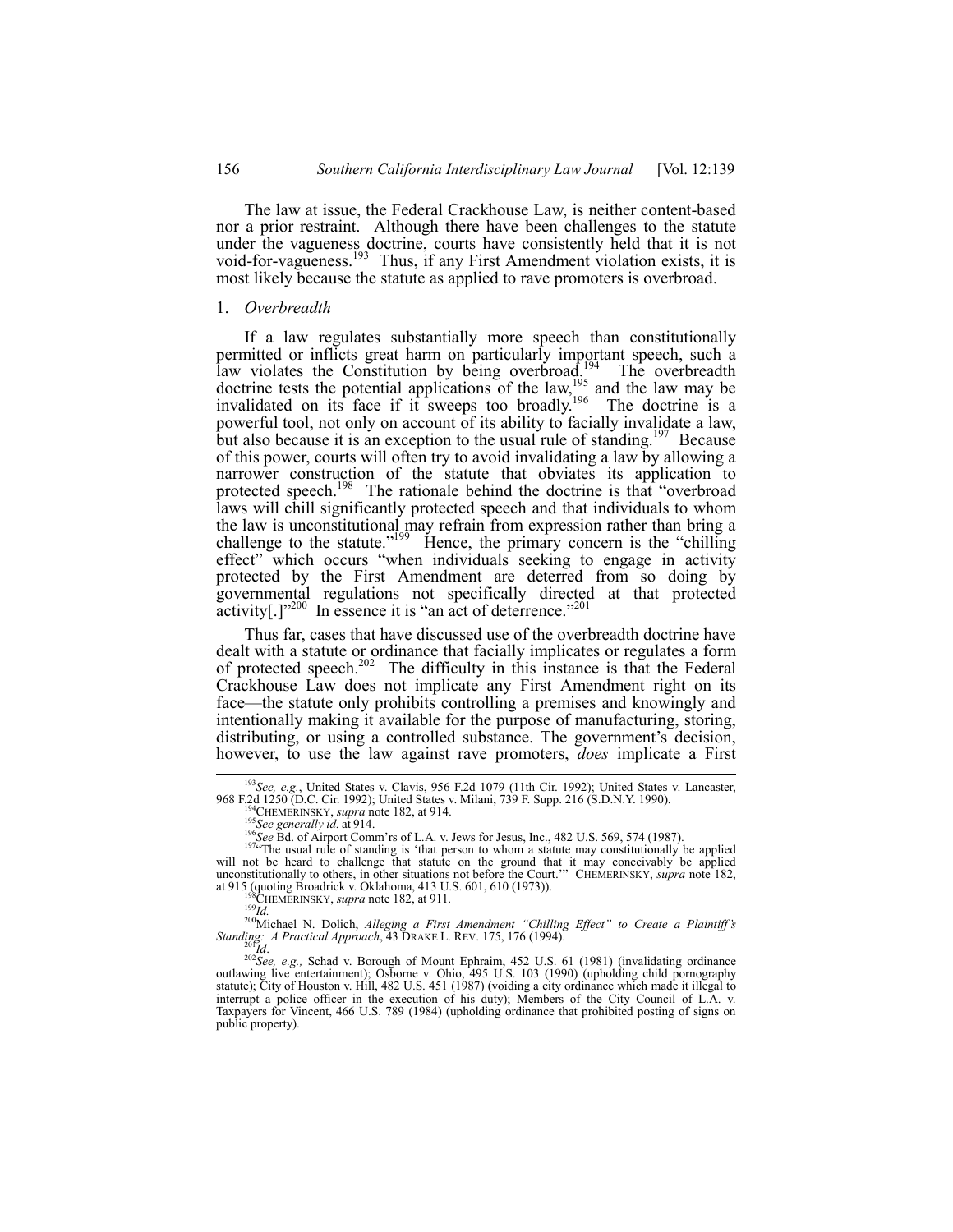Amendment right, specifically the right to promote electronic music concerts, because these concerts take place in a "building, room, or enclosure" as the statute requires. Accordingly, if the government is successful in holding rave promoters culpable under this statute, then the First Amendment rights of all concert promoters and all those who organize any type of event drawing large crowds, such as professional sports events, are potentially jeopardized.

The Federal Crackhouse Law was originally intended to stop drug lords from running crackhouses and was never designed to silence musical expression.<sup>203</sup> "Because First Amendment freedoms need breathing space to survive, government may regulate in the area only with narrow specificity. $204$  This new and unprecedented application of the law, specifically subsection (a)(2), sweeps more broadly than the First Amendment will allow. At any rave, rock concert, or hip-hop club, there is likely to be illicit drug use. Hence, the provider of the event "knows" to the same extent as the New Orleans defendants that someone will use a controlled substance. Applying this weak scienter standard, the statute will prevent the promoters of these types of events, who have a First Amendment right to provide live musical expression, from organizing such events. Rave promoters and other music promoters, however, should not be held to the scienter requirement because among the thousands of people attending a concert, *everybody* knows that *someone* is using drugs.

Use of the Crackhouse Law in this manner "reaches a substantial amount of constitutionally protected conduct.<sup>2205</sup> Conviction of music promoters under the statute has the real possibility of eliminating avenues to live musical expression, of severing the free flow from creator to audience. "Music is one of the oldest forms of human expression  $\dots$  [and has] the capacity to appeal to the intellect and to the emotions.<sup>7206</sup> Certainly the Federal Crackhouse Law cannot constitutionally abolish such important speech.

Furthermore, it is not only conviction under the statute, but also the threat of prosecution that significantly infringes music promotersí First Amendment rights. "The chilling effect upon the exercise of First Amendment rights may derive from the fact of the prosecution, unaffected by the prospects of its success or failure.<sup> $207$ </sup> The prospect of a twenty-year prison sentence and a \$500,000 fine<sup>208</sup> may cause promoters to refrain from arranging concerts altogether or from challenging prosecution—the precise reason why overbroad laws are unconstitutional. The New Orleans case illustrates these concepts as the Brunets chose to avoid the expense of

<sup>&</sup>lt;sup>203</sup>*See* discussion *supra* part IIIA.<br><sup>204</sup>Gooding v. Wilson, 405 U.S. 518, 522 (1972) (quoting NAACP v. Button, 371 U.S. 415, 433 (1963)).<br>
<sup>205</sup>City of Houston v. Hill, 482 U.S. 451, 458 (1987).<br>
<sup>205</sup>Ward v. Rock Against Racism, 491 U.S. 781, 790 (1989).<br>
<sup>207</sup>Dombrowski v. Pfister, 380 U.S. 479, 487 (1965).<br>
<sup>207</sup>Dombrowski v. Pfister, 380 U.S. 4

sentenced to a term of imprisonment of not more than 20 years or a fine of not more than \$500,000, or both, or a fine of \$2,000,000 for a person other than an individual.<sup>"</sup>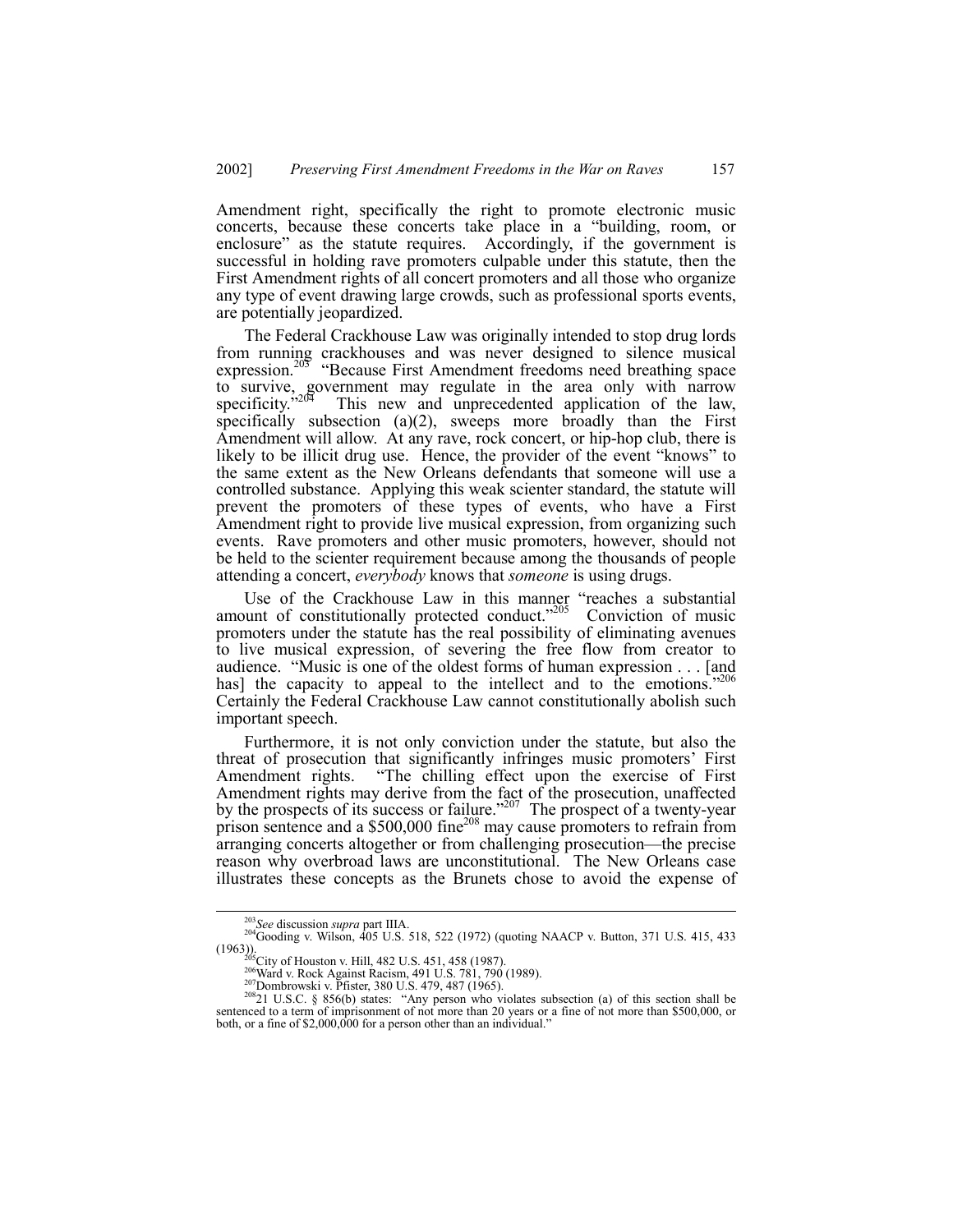challenging the statute and the possibility of prison time by agreeing to five years probation and payment of a significantly smaller fine. The statute's application to rave promoters and other similar music providers is substantially overbroad and curtails their freedom of expression.

As mentioned earlier, judges can avoid facial invalidation of an overbroad law by adopting a narrower construction of the law. Adopted in 1986, the Federal Crackhouse Law is a relatively new statute. Until now, courts have not needed a narrower construction because the law has been applied in every instance to defendants who have been either directly involved with the drug offenses or have had close, even personal, contact with them. To save the Crackhouse Law from unconstitutionally restricting or prohibiting protected speech, the court should adopt a construction of subsection  $(a)(2)$  that would require a higher level of involvement with drug activity than simply managing or controlling large premises where some drug activity may take place. The mere act of providing a concert venue, where a few in attendance will engage in drug use among thousands, should fall outside the ambit of the Crackhouse Law.

## 2. *As Applied Challenge*

The Federal Crackhouse Law also violates the Constitution as applied to the rave promoters themselves. The Supreme Court "has held that when 'speech' and 'nonspeech' elements are combined in the same course of conduct, a sufficiently important governmental interest in regulating the nonspeech element can justify incidental limitations on First Amendment freedoms.<sup>"209</sup> In the present situation, the protected "speech" element is the organization and provision of electronic music concerts or raves. The "nonspeech" element is the leasing of the State Palace Theater and allegedly knowingly and intentionally making the venue available for drug offenses.

The Supreme Court first established the framework for this analysis in United States v. O'Brien.<sup>210</sup> A government regulation, the Court held, is sufficiently justified if the following conditions are met: 1) it is within the constitutional power of the Government; 2) it furthers an important or substantial governmental interest; 3) the governmental interest is unrelated to the suppression of free expression; and 4) the incidental restriction on alleged First Amendment freedoms is no greater than is essential to the furtherance of that interest.<sup>211</sup>

The Federal Crackhouse Law likely survives scrutiny under the first three *OíBrien* requirements, but fails the fourth. First, the federal government has the power to criminalize or regulate the manufacture, distribution or use of controlled substances pursuant to its interstate commerce power.<sup>212</sup> Second, the important government interest at stake is

<sup>&</sup>lt;sup>209</sup> United States v. O'Brien, 391 U.S. 367, 376 (1968).<br><sup>211</sup>*Id.* at 377.<br><sup>212</sup> *See* 21 U.S.C. § 801(3).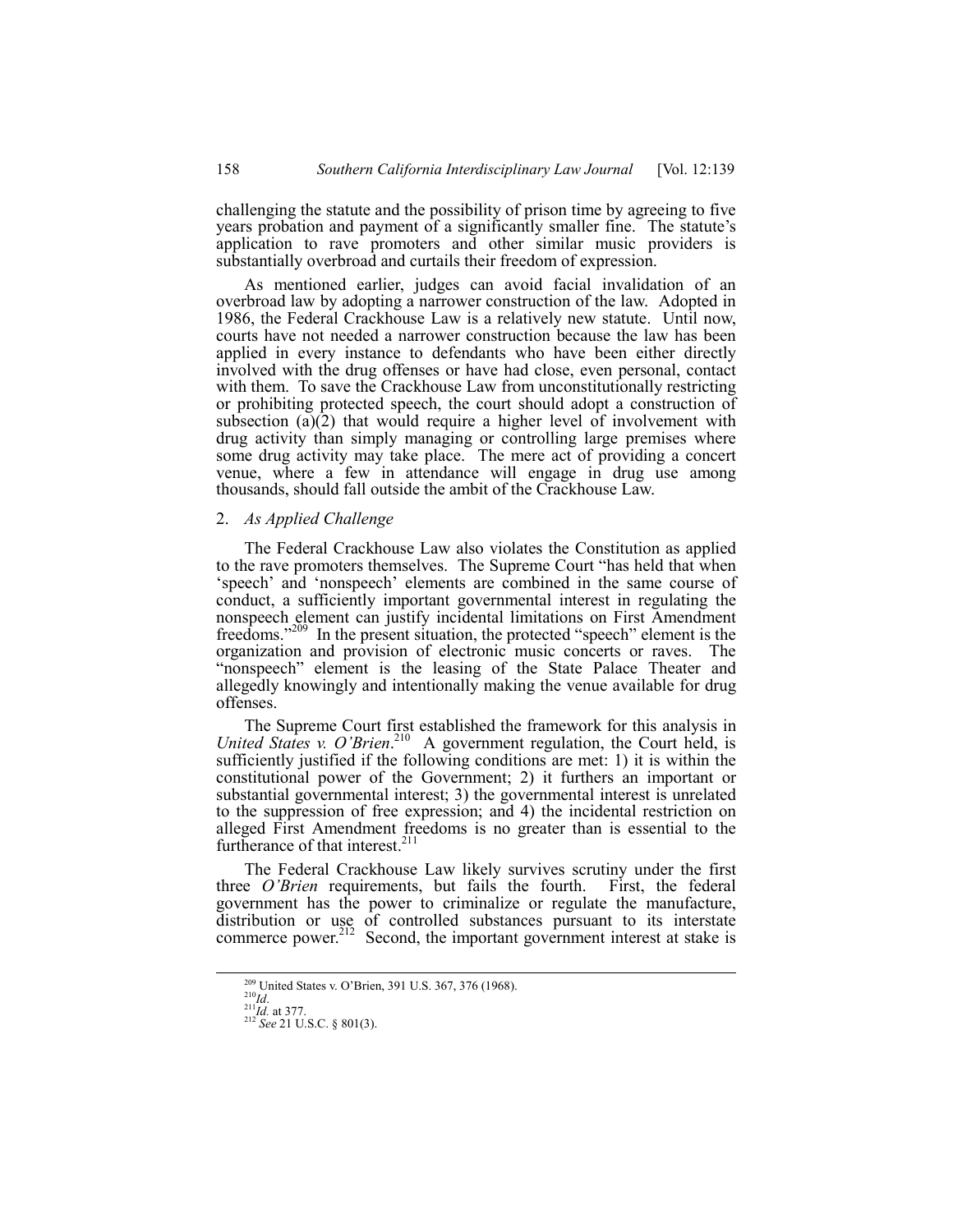the elimination of the use and proliferation of substances, such as Ecstasy, that are mentally and physically harmful. The Federal Crackhouse Law furthers this goal by punishing those engaged in the use and distribution of controlled substances and by deterring others from engaging in such activities. Third, the governmental interest is probably unrelated to the suppression of free expression because the goal of the Federal Crackhouse Law is not to suppress live musical concerts, but to combat widespread narcotics use. It can be argued, however, that the government's interest is partially related to the suppression of First Amendment rights because the DEA's Federal Crackhouse Law prosecutions have singled out rave promoters but not concert promoters in other music genres.

Nevertheless, the application of the Federal Crackhouse Law fails the fourth prong of the  $O<sup>T</sup>$ *Brien* test. Convicting rave promoters under the statute would eliminate avenues to live electronic music performances. Such convictions are not essential to the furtherance of the government's interest, as the DEA (or even local law enforcement) could simply prosecute the drug dealers without silencing the music. If the elimination of Ecstasy use is the government's goal, the DEA could pursue the manufacturers and distributors of the drug instead of shutting down raves where drug use or distribution takes place. For example, undercover DEA agents could arrest individuals selling drugs without pursuing promoters as criminals and thus squelching raves altogether. Preventing electronic music concerts from taking place is neither essential nor necessary for achieving the government's interest because drug dealers would still be able to sell Ecstasy at other venues. Focusing efforts on arresting the actual providers of the drugs, rather than the providers of the music, would better serve to advance the governmental interest. Thus, the restriction on electronic music promoters is too great to justify application of the Federal Crackhouse Law in this manner.

## D. DO RAVE PROMOTERS STAND A CHANCE AGAINST CONVICTION UNDER THE FEDERAL CRACKHOUSE LAW?

As discussed in Part III of this Note, very few cases discuss the use of ß 856(a)(2). Under *United States v. Chen*, 213 neither the Brunet brothers nor Estopinal needed to possess the intent to engage in drug activity in order to be convicted under the statute. In fact, the DEA admitted that the three men had no actual involvement with the manufacture, storage, distribution or usage of Ecstasy or LSD. The question, therefore, is whether the rave patrons—those using the premises—had the purpose of engaging in such activity.

The purpose requirement in subsection  $(a)(1)$  and  $(a)(2)$  are identical. Thus, *United States v. Lancaster*<sup>214</sup> serves as a guide in determining whether rave attendees satisfy this component of the statute. The statute, as

 <sup>213913</sup> F.2d 183 (5th Cir. 1990). For a discussion of the case, see *supra* part IIIB. 214968 F.2d 1250 (D.C. Cir. 1992). For a discussion of the case, see *supra* part IIIA.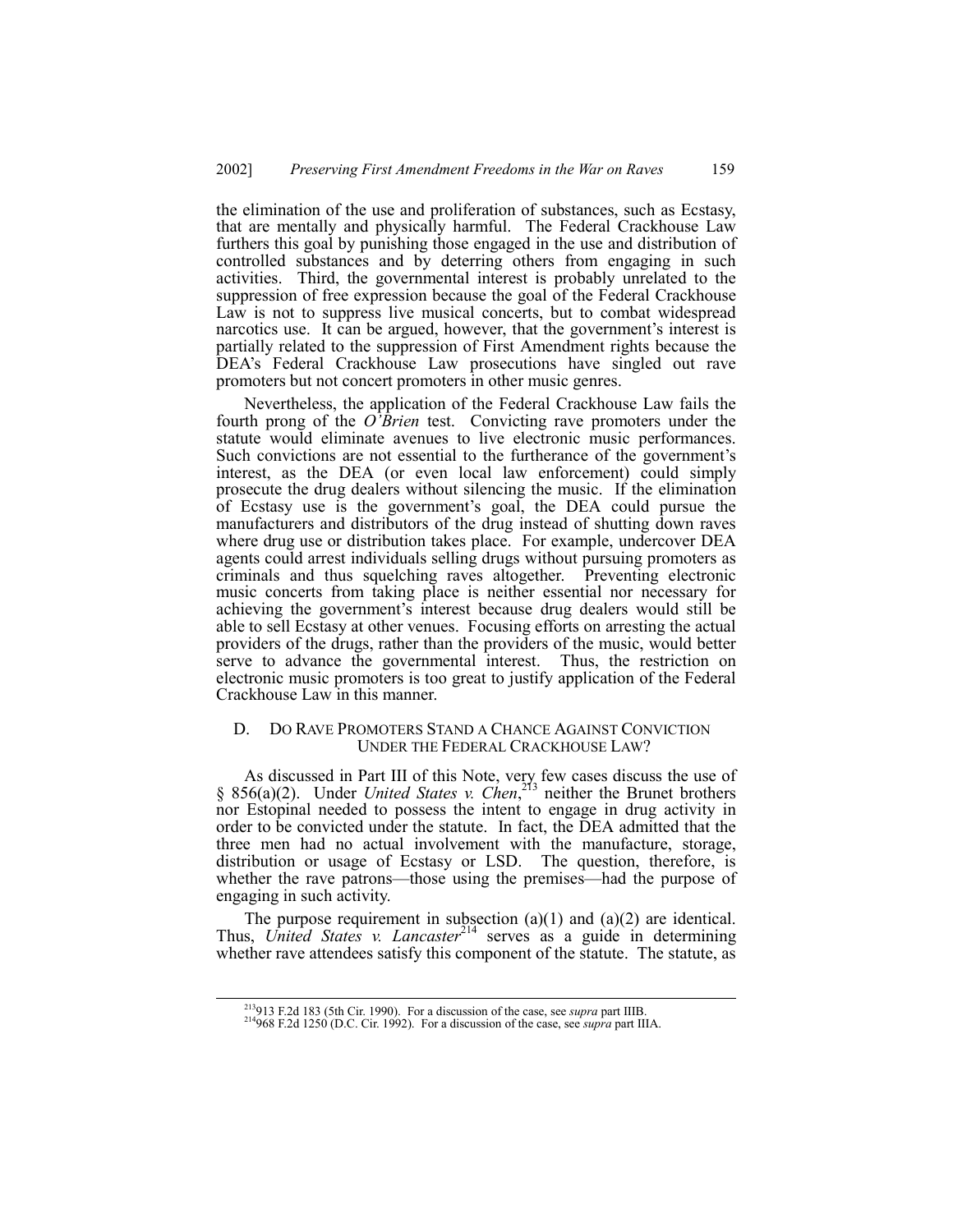interpreted in *Lancaster*, 215 was not intended to punish the casual drug user because the consumption of drugs in one's home is merely incidental to his residence. Most people that attend raves go to dance and listen to electronic music. Admittedly, some may choose to take illegal drugs such as Ecstasy, but that is not their primary purpose for attending the rave. Raves are essentially about the music because in no other forum can the public gain access to this type of music. If one's ultimate goal is the consumption of Ecstasy, then one could instead take it at home and save the money that would have been spent on an entrance fee for a rave. A personís choice to attend a rave indicates his or her desire to listen to the music or see the DJs perform or dance, and if he or she takes Ecstasy, that consumption is merely incidental to the primary desire of listening and dancing to electronic music.

Nevertheless, this argument does not vindicate rave promoters because the purpose of those who sell or distribute the drugs, and not just those who use, needs to be examined. The fact that undercover DEA agents were able to purchase Ecstasy at the State Palace Theater on a few occasions indicates that *some* rave attendees' drug activity may not be merely incidental to listening to electronic music. If a person brings drugs to sell at a rave, his or her probable aim is to make money and not witness live musical expression.

While the purpose of others to engage in drug activity may be established, an examination of the case law demonstrates that the Brunets and Estopinal did not actually make the State Palace Theater available for such a purpose. In both cases where the purpose requirement has been discussed—*Chen*<sup>216</sup> and *Tamez*<sup>217</sup>— clear evidence showed the defendants<sup>7</sup> involvement with drug activity and the defendants' substantial contact with those engaging in it with the requisite purpose. In *Chen*, 218 the defendant had day-to-day contact with residents selling drugs and played an active role by encouraging drug sales and alerting tenants when police arrived to search the premises. Chen made the motel available to drug dealers because she probably did not want to lose the business of renting rooms out to them, and she had a strong interest in seeing them make sales so that they could pay rent. In *Tamez*, 219 the defendant made his car dealership available for drug sales by having his employees sell cocaine, and in turn using the drug proceeds to finance the dealership. Thus, his desire for his employees to engage in drug activity was established.

There is no such degree of involvement in the New Orleans case. Using language from *Chen*,<sup>220</sup> the defendants must have done more than merely operate a venue where drug activity occurred. Unlike Chen and Tamez, who had daily contact with the persons engaging in the drug

<sup>&</sup>lt;sup>215</sup>*Id.* at 1253.<br><sup>216</sup>913 F.2d 183, 185–86.<br><sup>217</sup>941 F.2d 770, 772–73 (9th Cir. 1991). For a discussion of these cases, see *supra* part III.B.<br><sup>218</sup>913 F.2d 183.<br><sup>219</sup>913 F.2d 183.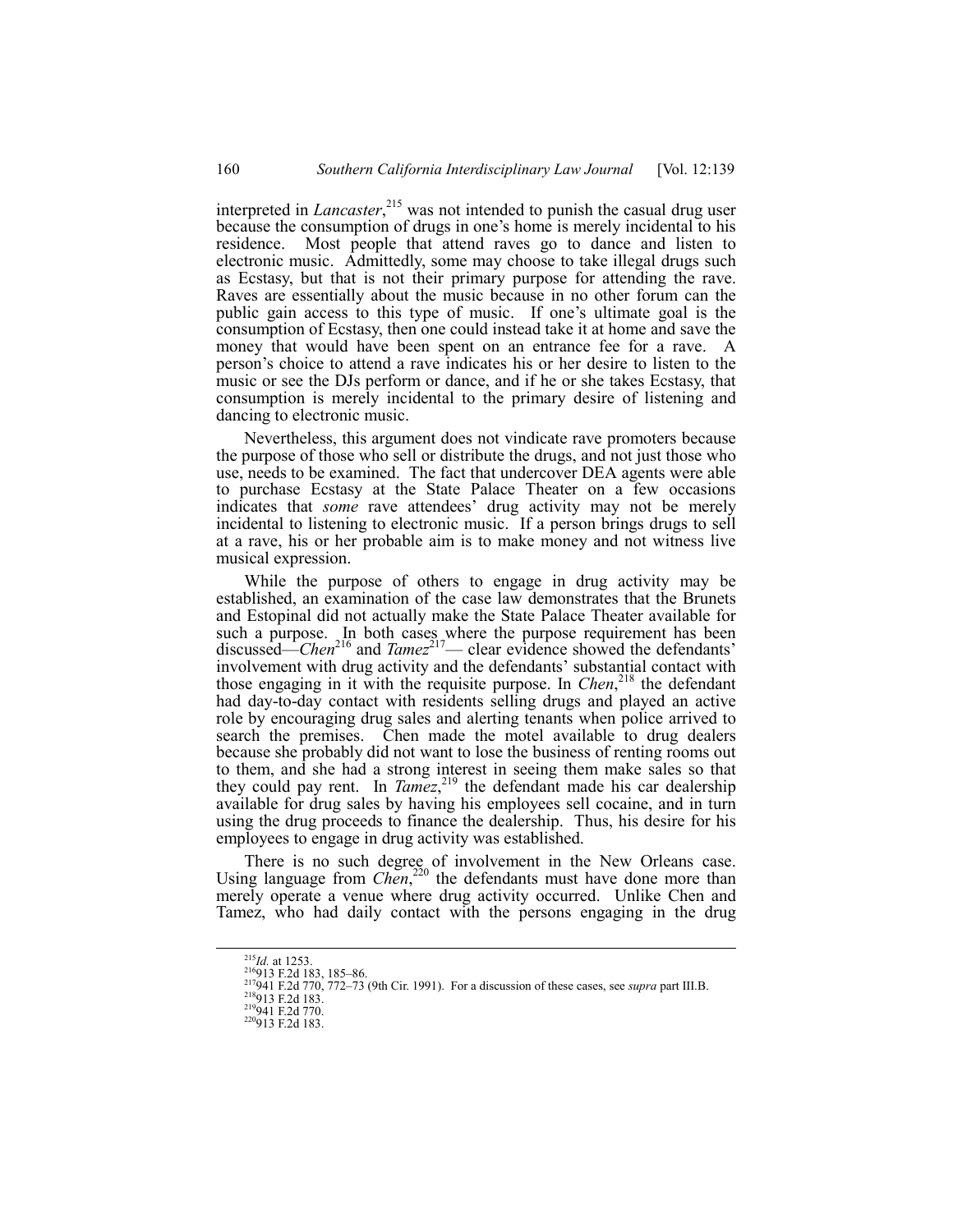activity, the Brunets and Estopinal only held these raves once a month, and it is unclear whether the men even attended the raves themselves. Thus, they may have had very little contact with any of those allegedly engaging in narcotics sales or consumption. Additionally, because the three men had no direct involvement with the drug activity, they stood to gain no money from the sale of any drugs, unlike Chen and Tamez. The men earned money from the sale of tickets, and the money used to pay for the tickets was not derived from drug sales because the alleged sale of drugs took place after entrance into the rave. Furthermore, money earned from the monthly raves likely did not even generate a substantial portion of the State Palace Theater's revenues.

Still, the DEA asserts that the defendants profited from the sale of pacifiers, glow sticks, and bottles of water at inflated prices. At *any* club, however, bottled water is sold at higher prices because club owners know that dancers get thirsty and that drinking too much alcohol can also cause dehydration.<sup>221</sup> Revenues generated from the sale of pacifiers and glow sticks do not necessarily indicate that drug activity occurred at the State Palace Theater because these items are symbols of the rave culture in general, used by ravers to express themselves when dancing.<sup>222</sup> The rave promoters probably did not have an interest in making the venue available for drug use or sales because, unlike Chen and Tamez, they derived no benefit from such activity. In fact, the organizers claim to have had a zerotolerance policy in place before the DEA investigation, and had cooperated with the DEA and New Orleans police department in trying to eradicate any illicit drug activity—hardly the actions of persons offering a venue for narcotics offenses. Moreover, unlike in *Tamez*,<sup>223</sup> where a substantial purpose of the car dealership was drug activity, the primary purpose of the State Palace Theater was to provide a place for the public to hear electronic music. If an important purpose of the raves was to allow the public to engage in the sale or use of Ecstasy, then the rave organizers would not have instituted a zero-tolerance policy or invited the DEA and New Orleans police inside.

In order to secure a conviction against the Brunets and Estopinal, federal prosecutors had to convince a jury that these promoters actually "knew" that drug use was occurring and "intentionally" made the State Palace Theater available for such use. The owner of every concert venue knows that there is a risk that some attendants will partake in illicit drug  $use^{224}$  and may thus suspect that the venue is being used for such purposes; this suspicion, however, is insufficient to convict under the statute. In *United States v. Jenkins*, 225 evidence consisting of plastic bags, a

 <sup>221</sup>University of Pittsburgh, *The Hangover Strikes*, *at* http://www.pitt.edu/AFShome/s/t/studhlth/ public/html/studenthealthed\_wbpage/Alcohol/links/page6.html (last visited Nov. 22, 2002). <sup>222</sup>*See* McClure v. Ashcroft, No. CIV.A.01-2573, 2002 WL 188410, at \*4 (E.D. La. 2002) (holding

that plea agreement that banned inherently legal items such as pacifiers, glow-in-the-dark items, vapor rub products and dust masks was a violation of the First Amendment right to freedom of expression).<br>
<sup>223</sup>941 F.2d 770.<br>
<sup>224</sup>Motion to Dismiss, *supra* note 152, at 8.<br>
<sup>225</sup>928 F.2d 1175 (D.C. Cir. 1991). For discussion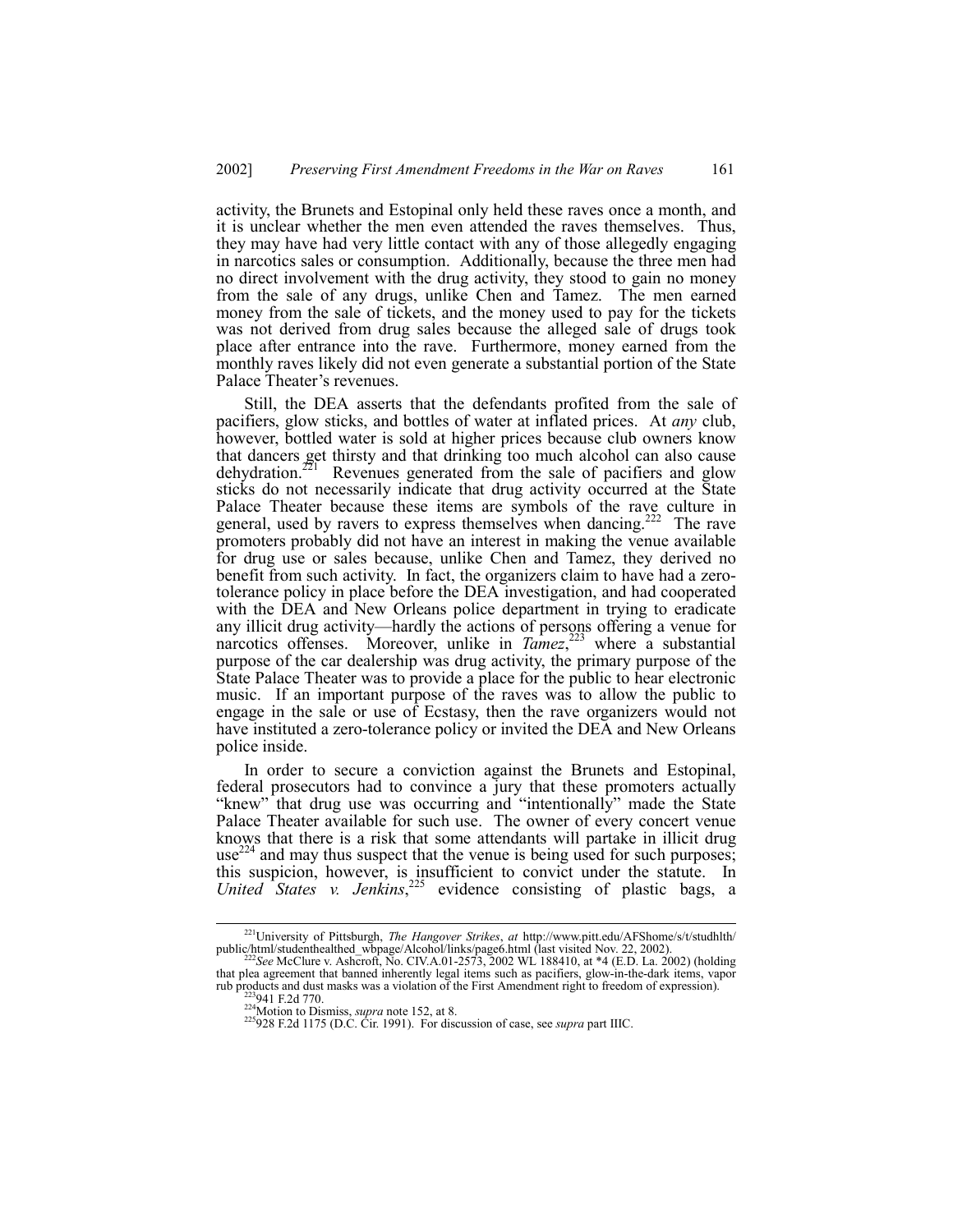computerized scale, pieces of cocaine, and rounds of gun ammunition were "just barely" sufficient to confirm the presence of drug activity. In the New Orleans case there was no comparable evidence—no signs of Ecstasy pills or drug paraphernalia. Thus, if the evidence in *Jenkins*<sup>226</sup> was barely enough to convict, the weaker evidence in the New Orleans case should be insufficient, too. Although the DEA classifies items such as glow sticks, pacifiers, and dust masks as "drug paraphernalia" because they allegedly enhance the high of Ecstasy, the court held in *McClure v. Ashcroft* that dancers and performers at raves use these inherently legal items to exercise their First Amendment rights to freedom of expression.<sup>227</sup> Thus, sale of these items does not necessarily evince knowledge of rampant drug activity or intent to condone drug abuse.

And, again, the sale of expensive bottled water evinces a public performance or thirsty dancers, but not sanctioned drug use. Furthermore, unlike Jenkins who lived where the drug activity occurred, neither the Brunets nor Estopinal lived in the State Palace Theater, so the inference from *Jenkins*<sup>228</sup>—that "those who live in a house know what is going on inside"—does not apply. Whereas Jenkins' premise was only a personal residence, making it easy for her to discover what was occurring inside her own home, the State Palace Theater is a large concert venue that can accommodate 5,000 people. Surely rave promoters cannot be expected to know everything occurring inside a venue of that size.

Likewise, the Brunets and Estopinal are not guilty of deliberate ignorance. In contrast to Chen who made no effort to ascertain why police were searching and visiting the motel, the Brunets and Estopinal actively cooperated with the DEA and the New Orleans police and implemented a zero-tolerance policy. These efforts also speak to the promoters' lack of intent to make the State Palace Theater available for such drug use. While one may argue that the defendants knew of drug use by virtue of their teamwork with police, § 856(a)(2) requires "knowingly *and* intentionally." If the defendants intended for the State Palace Theater to become a marketplace for Ecstasy, then they would have tried to hide the existence of any drug activity from police and would not have gone so far as to help undercover agents dress as ravers. In sum, the Federal Crackhouse Law likely is inapplicable to the New Orleans rave promoters, and probably to all promoters, because of the lack of actual knowledge and intent to make venues available for drug activity.

# V. THE AFTERMATH

# A. CLUB LA VELA

A few months after the indictment of the Brunets and Estopinal, a federal grand jury indicted Patrick Pfeffer, Thorston G. Pfeffer, and their

<sup>226</sup>*Id*. <sup>227</sup>*See McClure*, 2002 WL 188410, at \*4. For discussion of case, see *infra* part VB. 228928 F.2d 1175.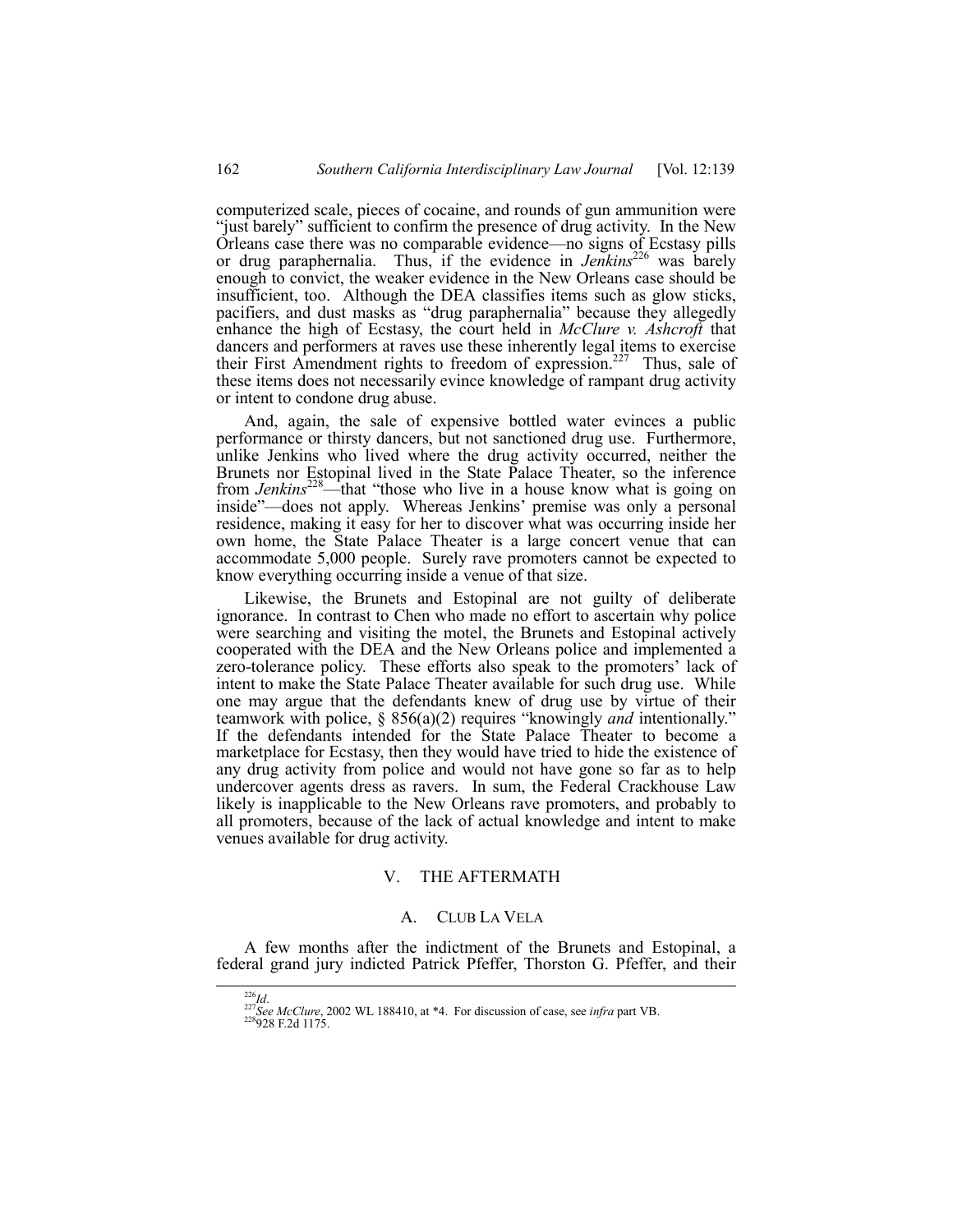corporation, Sea Watch of Panama City Beach, Inc., doing business as "Club La Vela," under the Federal Crackhouse Law.<sup>229</sup> In May of 2000, the government charged the corporation with knowingly and intentionally making Club La Vela available for the use of unlawfully distributing Ecstasy, LSD, and many other "club drugs," the same allegations leveled against the New Orleans rave promoters.<sup>230</sup>

Club La Vela, located in Panama City Beach, Florida, is "a place of public assembly specializing in the presentation of live and recorded musical and dance performances," with the capacity to hold over 6,000 people.<sup>231</sup> Similar to the New Orleans case, Club La Vela's owners had a zero-tolerance policy and a history of cooperation with the local police in trying to combat narcotics activity.<sup>232</sup> Nevertheless, an investigation ensued starting in 1996, and the Pfeffers were indicted under the Crackhouse Law, although they were never accused of being directly<br>involved with drug optivity themselves  $^{233}$ involved with drug activity themselves.<sup>2</sup>

The defendants pled not guilty, and the case went to trial. Federal prosecutors cited similar evidence in the Club La Vela case as in the New Orleans case—namely, the sale of glow sticks and bottled water at inflated prices—to demonstrate knowledge of pervasive drug abuse.<sup>234</sup> They also introduced a photograph of a man giving another man a massage as evidence of drug use.<sup>235</sup> It took jurors only 75 minutes to return not guilty verdicts on all charges. $236$  The Club La Vela case is considered a "major blow to federal prosecutors" new strategy of trying to use the Federal Crackhouse Law to shut down raves, night clubs, and concert venues.<sup>2</sup>

## B. *MCCLURE V. ASHCROFT*: CHALLENGING THE BAN ON SYMBOLS OF RAVE CULTURE

Another major victory against the government's war against raves occurred when the plea agreement, reached as a result of the DEAís investigation into the State Palace Theater, was invalidated in February 2002 as a violation of the First Amendment's guarantee of freedom of speech. $^{238}$  The plea agreement specifically prohibited the "introduction, sale, distribution, or providing of infant pacifiers, objects that glow, vapor

 <sup>229</sup>Electronic Music Defense & Education Fund, *Cases: Club La Vela*, *at* http://www.emdef.org/laws\_and\_cases.html#floridalavela [hereinafter *Club La Vela*] (last visited Nov.<br>22, 2002).<br><sup>230</sup>See Indictment at 1, United States v. Pfeffer (N.D. Fla. 2001), *available at* 

<sup>22, 2002).</sup> <sup>230</sup>*See* Indictment at 1, United States v. Pfeffer (N.D. Fla. 2001), *available at* http://www.emdef.org/pdf/060501\_Indictment.pdf [hereinafter LaVela Indictment] (last visited Nov. 25, 2002).231Defendantsí Motion to Dismiss at 3, United States v. Pfeffer (N.D. Fla. 2001), *available at*

http://www.emdef.org/clublavela/070001\_LaVela\_m\_dismiss.pdf [hereinafter LaVela Mot. Dismiss] (last visited Nov. 25, 2002).<br>
<sup>232</sup>See id. at 6-7.<br>
<sup>233</sup>See LaVela Indictment, *supra* note 230, at 1-2.<br>
<sup>233</sup>See LaVela Mot. Dismiss, *supra* note 231, at 9.<br>
<sup>235</sup>Club La Vela, *supra* note 229.<br>
<sup>236</sup>Club La Vela,

http://www.emdef.org/laws\_and\_cases.html#nola (last visited Nov. 22, 2002).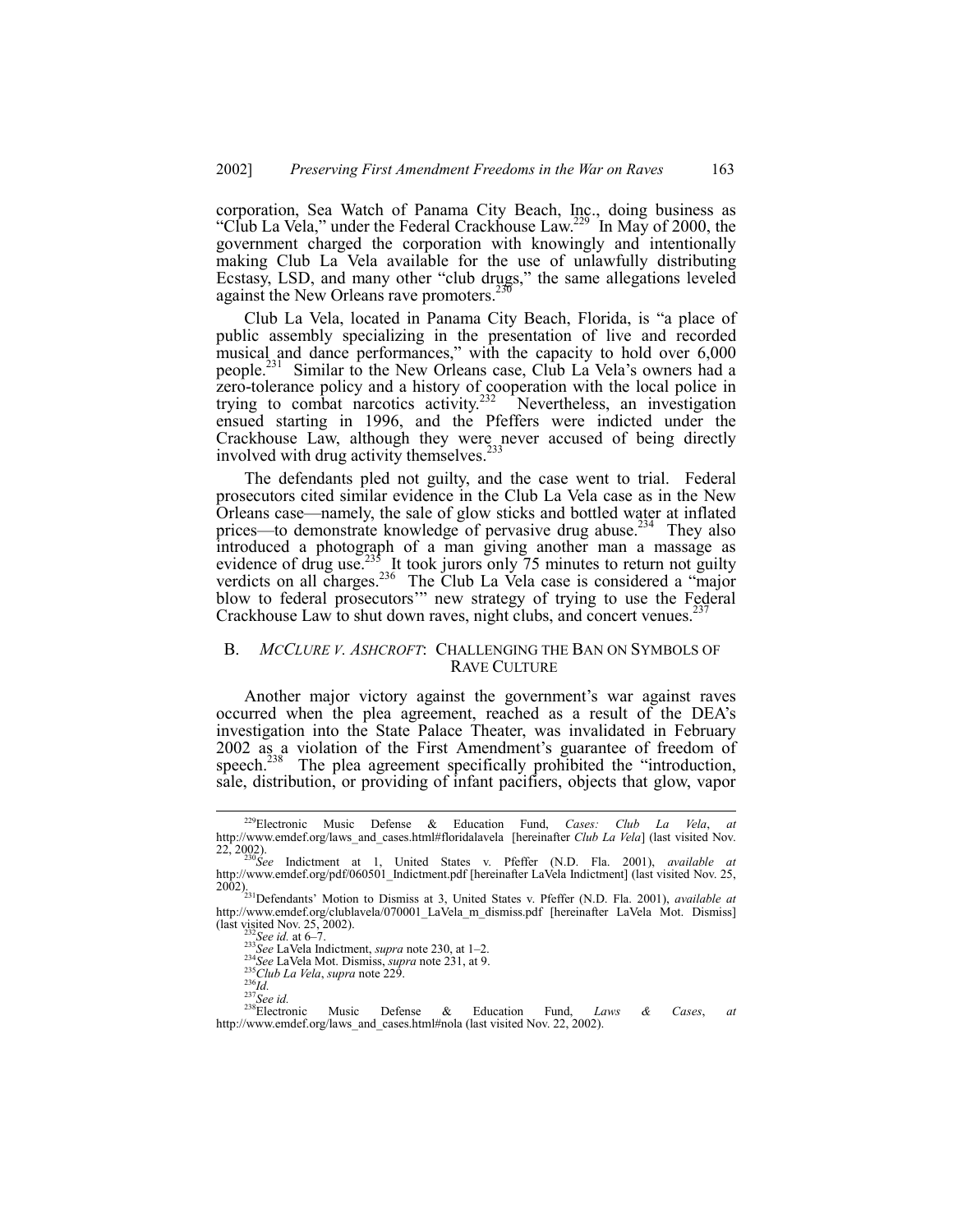rub products, dust masks, massage tables, and 'chill rooms'"—items believed by the DEA to support the high caused by Ecstasy—during any concert taking place inside the State Palace Theater.<sup>25</sup>

The agreement was challenged in a class action lawsuit brought by the ACLU and three rave attendees, Steven McClure, Clayton Smith, and Michael Behan.<sup>240</sup> The named plaintiffs were "music, dance, and performance artists who use some or all of the named banned items in their performances. $2^{241}$  The court first emphasized the importance of dancing in communicating ideas and emotions and found that the First Amendment protected performers' use of these inherently legal items. $242$ 

The court then asserted that although the actions of the plaintiffs were protected speech, the ban on the items would pass constitutional muster if it survived the "time, place, or manner test" set forth in *Ward v. Rock Against Racism*. Accordingly, the government may impose reasonable restrictions on the time, place, or manner of protected speech provided that the restrictions are justified without references to the content of the regulated speech, that the restrictions are narrowly tailored to serve a significant governmental interest, and that the restrictions leave ample alternative channels for communication of the information.<sup>24</sup>

Turning to the first part of the test, the court found that the ban imposed by the voided plea agreement was content-neutral because the government's intent was to eliminate Ecstasy use at the State Palace Theater, and in the government's mind, the ban would reduce the use of Ecstasy.<sup>245</sup> The court, however, held that the prohibition was not narrowly tailored to serve that legitimate goal.<sup>246</sup>  $\cdot$ The government cannot ban inherently legal objects that are used in expressive communication because a few people use the same legal items to enhance the effects of an illegal substance. $\frac{3247}{100}$  The plea agreement substantially burdened more speech than necessary to achieve the government's stated goal of eradicating Ecstasy use.<sup>248</sup> Furthermore, the court found that prohibiting legal items that some people may use while on Ecstasy does not eliminate its use.<sup>24</sup> Essentially, the government cannot violate First Amendment rights in the name of the war on drugs.<sup>250</sup> The case represents a victory for free speech rights and a second major setback to the government's strategy to utilize the Federal Crackhouse Law to shut down raves.

<sup>&</sup>lt;sup>239</sup>Plea Agreement at 2, United States v. Barbecue of New Orleans, Inc. (E.D. La. 2001) (No. 01-153), http://www.emdef.org/pdf/NOLA\_PleaAgreement.pdf (last visited Nov. 22, 2002).

<sup>&</sup>lt;sup>0</sup>Gwen Filosa, *Lawsuit Defends Right to Glow Sticks*, THE TIMES-PICAYUNE, Aug. 22, 2001, From Filosa, *Lawsuit Defends Right to Glow Sticks*, THE TIMES-PICAYUNE, Au,<br>
http://www.nola.com/printer/printer.ssf?/newsstory/o\_glow22.html.<br>
<sup>241</sup>McClure v. Ashcroft, No. CIV.A.01-2573, 2002 WL 188410, at \*2 (E.D. La.